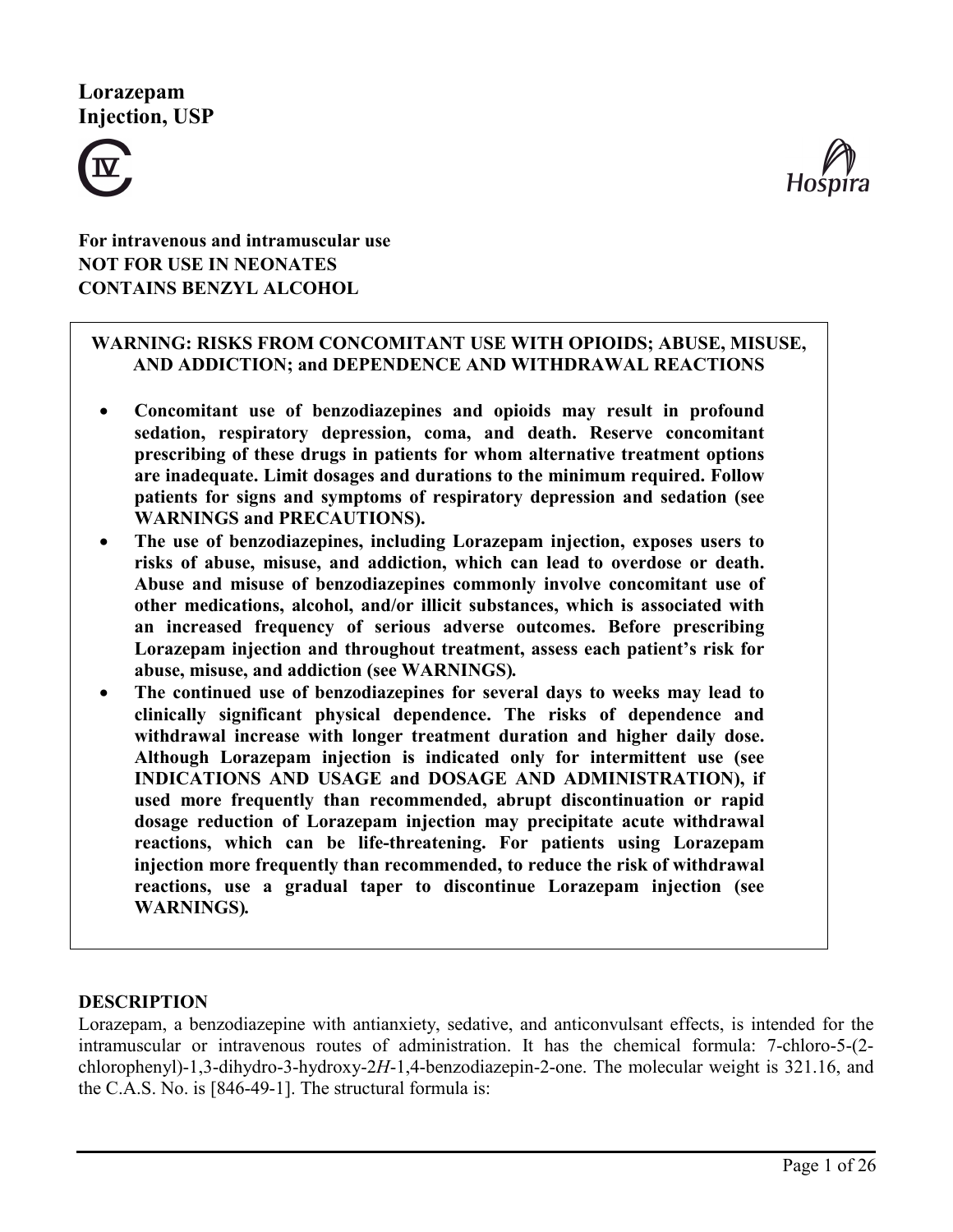

Lorazepam is a nearly white powder almost insoluble in water. Each mL of sterile injection contains either 2 or 4 mg of lorazepam, 0.18 mL polyethylene glycol 400 in propylene glycol with 2% benzyl alcohol as preservative.

# **CLINICAL PHARMACOLOGY**

Lorazepam interacts with the  $\gamma$ -aminobutyric acid (GABA)-benzodiazepine receptor complex, which is widespread in the brain of humans as well as other species. This interaction is presumed to be responsible for lorazepam's mechanism of action. Lorazepam exhibits relatively high and specific affinity for its recognition site but does not displace GABA. Attachment to the specific binding site enhances the affinity of GABA for its receptor site on the same receptor complex. The pharmacodynamic consequences of benzodiazepine agonist actions include antianxiety effects, sedation, and reduction of seizure activity. The intensity of action is directly related to the degree of benzodiazepine receptor occupancy.

# **Effects in Pre-Operative Patients**

Intravenous or intramuscular administration of the recommended dose of 2 mg to 4 mg of lorazepam injection to adult patients is followed by dose-related effects of sedation (sleepiness or drowsiness), relief of preoperative anxiety, and lack of recall of events related to the day of surgery in the majority of patients. The clinical sedation (sleepiness or drowsiness) thus noted is such that the majority of patients are able to respond to simple instructions whether they give the appearance of being awake or asleep. The lack of recall is relative rather than absolute, as determined under conditions of careful patient questioning and testing, using props designed to enhance recall. The majority of patients under these reinforced conditions had difficulty recalling perioperative events or recognizing props from before surgery. The lack of recall and recognition was optimum within 2 hours following intramuscular administration and 15 to 20 minutes after intravenous injection.

The intended effects of the recommended adult dose of lorazepam injection usually last 6 to 8 hours. In rare instances, and where patients received greater than the recommended dose, excessive sleepiness and prolonged lack of recall were noted. As with other benzodiazepines, unsteadiness, enhanced sensitivity to CNS-depressant effects of ethyl alcohol and other drugs were noted in isolated and rare cases for greater than 24 hours.

# **Physiologic Effects in Healthy Adults**

Studies in healthy adult volunteers reveal that intravenous lorazepam in doses up to 3.5 mg/70 kg does not alter sensitivity to the respiratory stimulating effect of carbon dioxide and does not enhance the respiratory-depressant effects of doses of meperidine up to 100 mg/70 kg (also determined by carbon dioxide challenge) as long as patients remain sufficiently awake to undergo testing. Upper airway obstruction has been observed in rare instances where the patient received greater than the recommended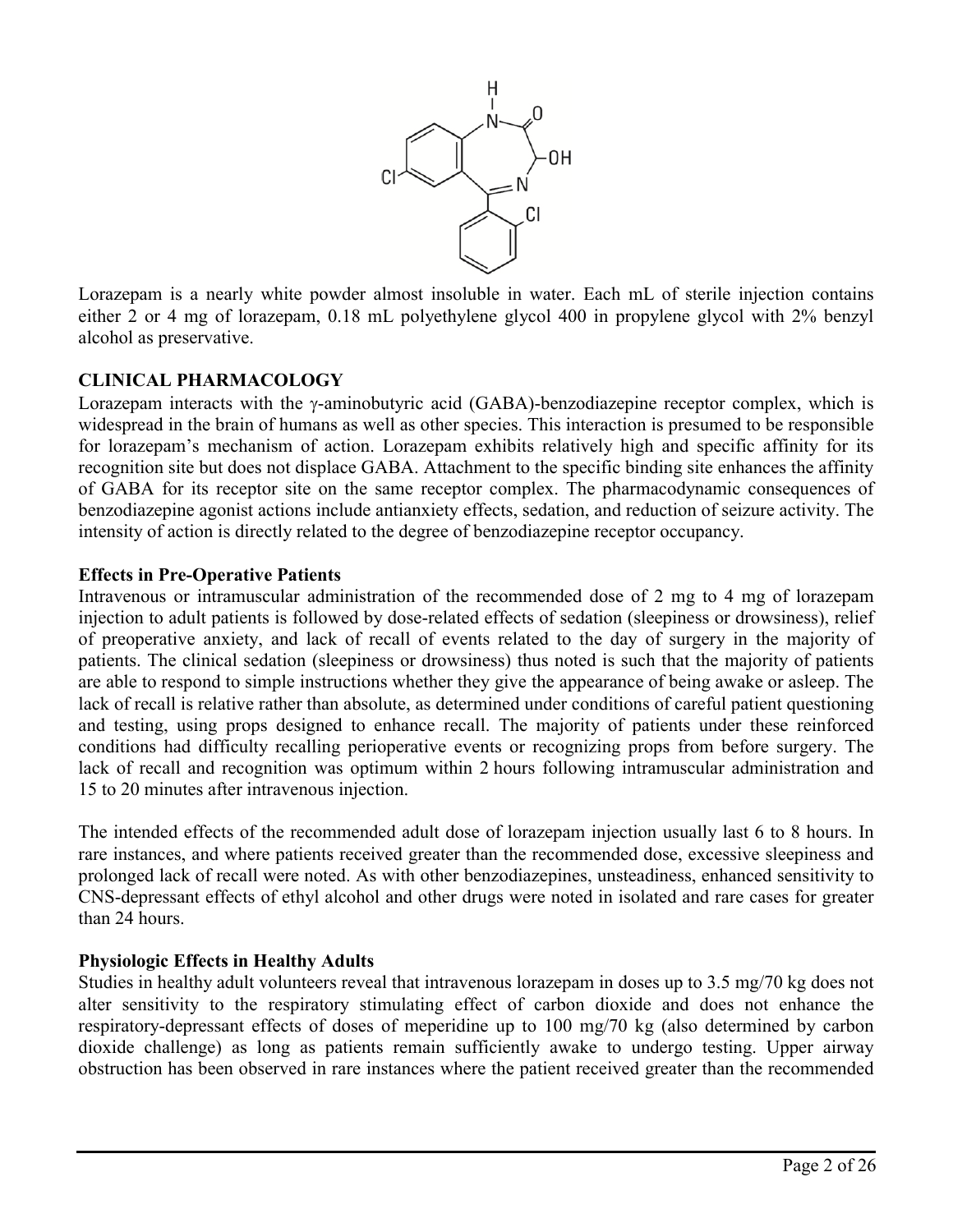dose and was excessively sleepy and difficult to arouse (see **WARNINGS** and **ADVERSE REACTIONS**).

Clinically employed doses of lorazepam injection do not greatly affect the circulatory system in the supine position or employing a 70-degree tilt test. Doses of 8 mg to 10 mg of intravenous lorazepam (2 to 2-1/2 times the maximum recommended dosage) will produce loss of lid reflexes within 15 minutes.

Studies in 6 healthy young adults who received lorazepam injection and no other drugs revealed that visual tracking (the ability to keep a moving line centered) was impaired for a mean of 8 hours following administration of 4 mg of intramuscular lorazepam and 4 hours following administration of 2 mg intramuscularly with considerable subject variation. Similar findings were noted with pentobarbital, 150 and 75 mg. Although this study showed that both lorazepam and pentobarbital interfered with eye-hand coordination, the data are insufficient to predict when it would be safe to operate a motor vehicle or engage in a hazardous occupation or sport.

# **Pharmacokinetics and Metabolism**

#### Absorption

## *Intravenous*

A 4-mg dose provides an initial concentration of approximately 70 ng/mL.

## *Intramuscular*

Following intramuscular administration, lorazepam is completely and rapidly absorbed reaching peak concentrations within 3 hours. A 4-mg dose provides a  $C_{\text{max}}$  of approximately 48 ng/mL. Following administration of 1.5 to 5.0 mg of lorazepam intramuscular, the amount of lorazepam delivered to the circulation is proportional to the dose administered.

#### Distribution/Metabolism/Elimination

At clinically relevant concentrations, lorazepam is  $91 \pm 2\%$  bound to plasma proteins; its volume of distribution is approximately 1.3 L/kg. Unbound lorazepam penetrates the blood/brain barrier freely by passive diffusion, a fact confirmed by CSF sampling. Following parenteral administration, the terminal half-life and total clearance averaged  $14 \pm 5$  hours and  $1.1 \pm 0.4$  mL/min/kg, respectively.

Lorazepam is extensively conjugated to the 3-O-phenolic glucuronide in the liver and is known to undergo enterohepatic recirculation. Lorazepam glucuronide is an inactive metabolite and is eliminated mainly by the kidneys.

Following a single 2-mg oral dose of <sup>14</sup>C-lorazepam to 8 healthy subjects,  $88 \pm 4\%$  of the administered dose was recovered in urine and  $7 \pm 2\%$  was recovered in feces. The percent of administered dose recovered in urine as lorazepam glucuronide was  $74 \pm 4\%$ . Only 0.3% of the dose was recovered as unchanged lorazepam, and the remainder of the radioactivity represented minor metabolites.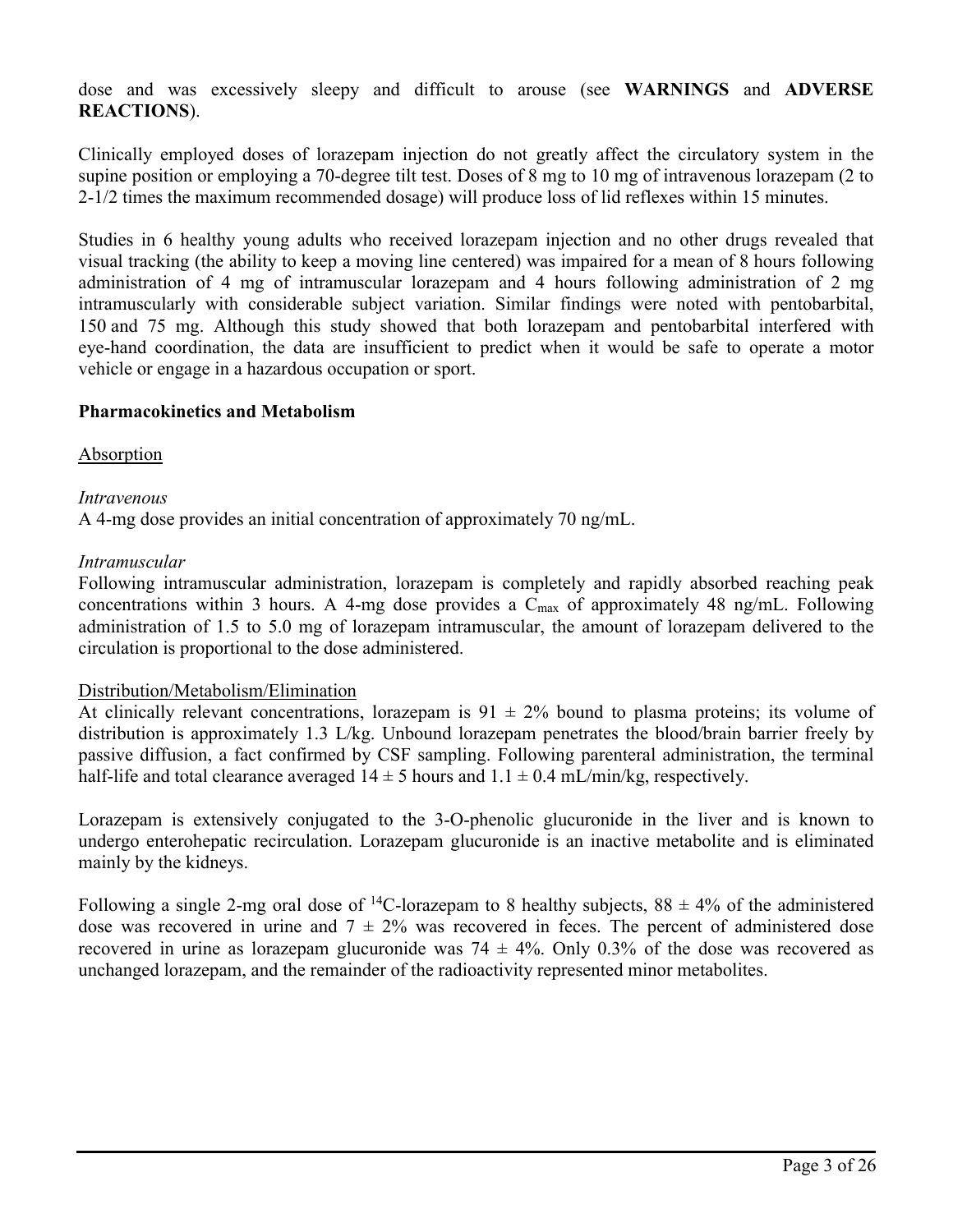# **Special Populations**

## Effect of Age

## *Pediatrics*

## *Neonates (Birth to 1 month)*

Following a single 0.05 mg/kg (n=4) or 0.1 mg/kg (n=6) intravenous dose of lorazepam, *mean total clearance normalized to body weight was reduced by 80% compared to normal adults*, terminal half-life was prolonged 3-fold, and volume of distribution was decreased by 40% in neonates with asphyxia neonatorum compared to normal adults. All neonates were of  $\geq$ 37 weeks of gestational age.

## *Infants (1 month up to 2 years)*

There is no information on the pharmacokinetic profile of lorazepam in infants in the age range of 1 month to 2 years.

# *Children (2 years to 12 years)*

Total (bound and unbound) lorazepam had a 50% higher mean volume of distribution (normalized to body-weight) and a 30% longer mean half-life in children with acute lymphocytic leukemia in complete remission (2 to 12 years, n=37) compared to normal adults (n=10). *Unbound* lorazepam clearance normalized to body-weight was comparable in children and adults.

## *Adolescents (12 years to 18 years)*

Total (bound and unbound) lorazepam had a 50% higher mean volume of distribution (normalized to body-weight) and a mean half-life that was two fold greater in adolescents with acute lymphocytic leukemia in complete remission (12 to 18 years, n=13) compared to normal adults (n=10). *Unbound* lorazepam clearance normalized to body-weight was comparable in adolescents and adults.

#### *Elderly*

Following single intravenous doses of 1.5 to 3 mg of Lorazepam injection, mean total body clearance of lorazepam decreased by 20% in 15 elderly subjects of 60 to 84 years of age compared to that in 15 younger subjects of 19 to 38 years of age. Consequently, no dosage adjustment appears to be necessary in elderly subjects based solely on their age.

#### Effect of Gender

Gender has no effect on the pharmacokinetics of lorazepam.

#### Effect of Race

Young Americans  $(n=15)$  and Japanese subjects  $(n=7)$  had very comparable mean total clearance value of 1.0 mL/min/kg. However, elderly Japanese subjects had a 20% lower mean total clearance than elderly Americans, 0.59 mL/min/kg vs 0.77 mL/min/kg, respectively.

## Patients with Renal Insufficiency

Because the kidney is the primary route of elimination of lorazepam glucuronide, renal impairment would be expected to compromise its clearance. This should have no direct effect on the glucuronidation (and inactivation) of lorazepam. There is a possibility that the enterohepatic circulation of lorazepam glucuronide leads to a reduced efficiency of the net clearance of lorazepam in this population.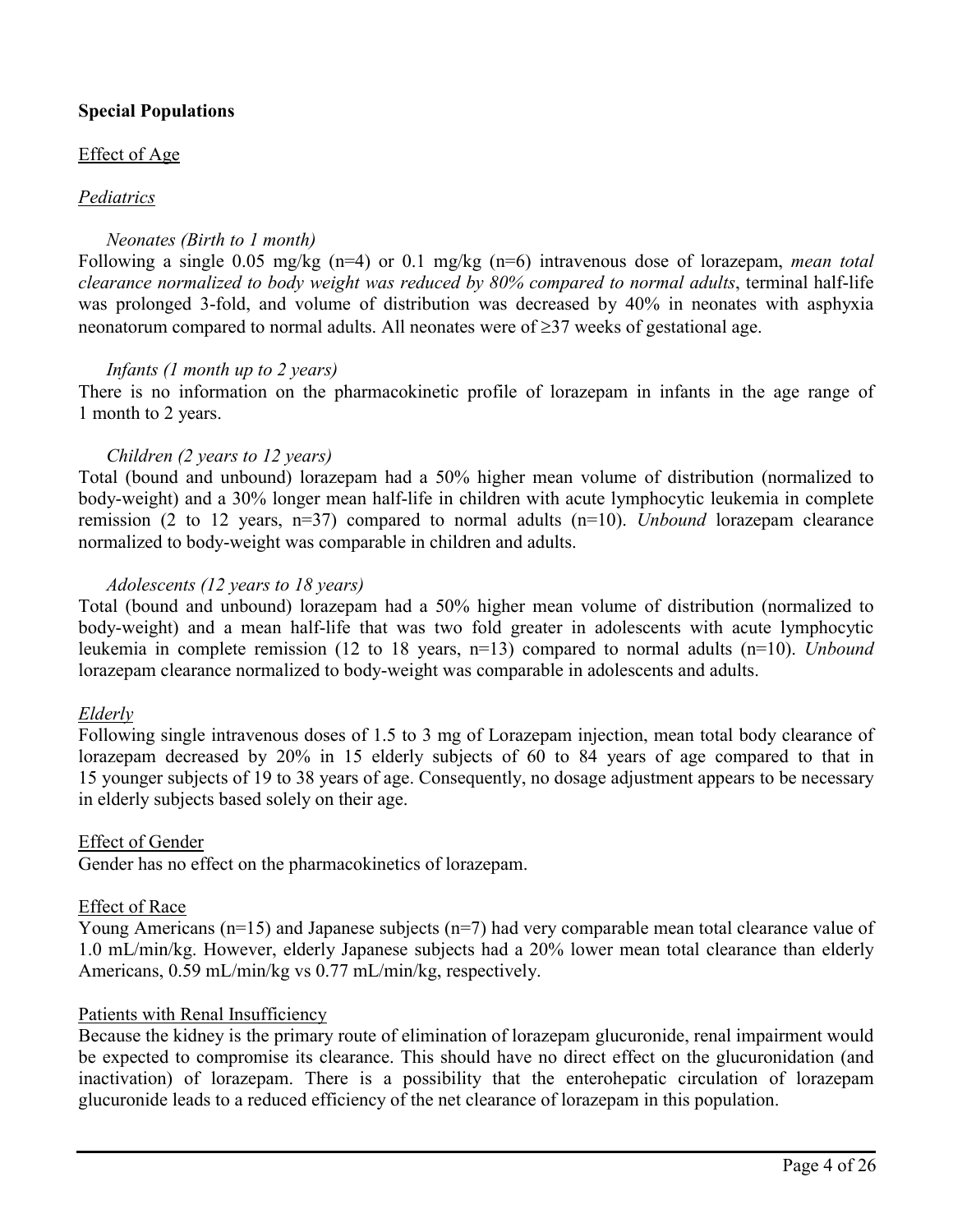Six normal subjects, six patients with renal impairment (Cl<sub>cr</sub> of  $22 \pm 9$  mL/min), and four patients on chronic maintenance hemodialysis were given single 1.5 to 3.0 mg intravenous doses of lorazepam. Mean volume of distribution and terminal half-life values of lorazepam were 40% and 25% higher, respectively, in renally impaired patients than in normal subjects. Both parameters were 75% higher in patients undergoing hemodialysis than in normal subjects. Overall, though, in this group of subjects the mean total clearance of lorazepam did not change. About 8% of the administered intravenous dose was removed as intact lorazepam during the 6-hour dialysis session.

The kinetics of lorazepam glucuronide were markedly affected by renal dysfunction. The mean terminal half-life was prolonged by 55% and 125% in renally impaired patients and patients under hemodialysis, respectively, as compared to normal subjects. The mean metabolic clearance decreased by 75% and 90% in renally impaired patients and patients under hemodialysis, respectively, as compared with normal subjects. About 40% of the administered lorazepam intravenous dose was removed as glucuronide conjugate during the 6-hour dialysis session.

# Hepatic Disease

Because cytochrome oxidation is not involved with the metabolism of lorazepam, liver disease would not be expected to have an effect on metabolic clearance. This prediction is supported by the observation that following a single 2 mg intravenous dose of lorazepam, cirrhotic male patients  $(n=13)$  and normal male subjects (n=11) exhibited no substantive difference in their ability to clear lorazepam.

# Effect of Smoking

Administration of a single 2 mg intravenous dose of lorazepam showed that there was no difference in any of the pharmacokinetic parameters of lorazepam between cigarette smokers (n=10, mean=31 cigarettes per day) and nonsmoking subjects  $(n=10)$  who were matched for age, weight and gender.

# **Clinical Studies**

The effectiveness of Lorazepam injection in status epilepticus was established in two multi-center controlled trials in 177 patients. With rare exceptions, patients were between 18 and 65 years of age. More than half the patients in each study had tonic-clonic status epilepticus; patients with simple partial and complex partial status epilepticus comprised the rest of the population studied, along with a smaller number of patients who had absence status.

One study (n=58) was a double-blind active-control trial comparing lorazepam injection and diazepam. Patients were randomized to receive lorazepam 2 mg intravenous (with an additional 2 mg intravenous if needed) or diazepam 5 mg intravenous (with an additional 5 mg intravenous if needed). The primary outcome measure was a comparison of the proportion of responders in each treatment group, where a responder was defined as a patient whose seizures stopped within 10 minutes after treatment and who continued seizure-free for at least an additional 30 minutes. Twenty-four of the 30 (80%) patients were deemed responders to lorazepam and 16/28 (57%) patients were deemed responders to diazepam (p=0.04). Of the 24 lorazepam responders, 23 received both 2 mg infusions.

Non-responders to lorazepam 4 mg were given an additional 2 to 4 mg lorazepam; non-responders to diazepam 10 mg were given an additional 5 to 10 mg diazepam. After this additional dose administration, 28/30 (93%) of patients randomized to lorazepam and 24/28 (86%) of patients randomized to diazepam were deemed responders, a difference that was not statistically significant.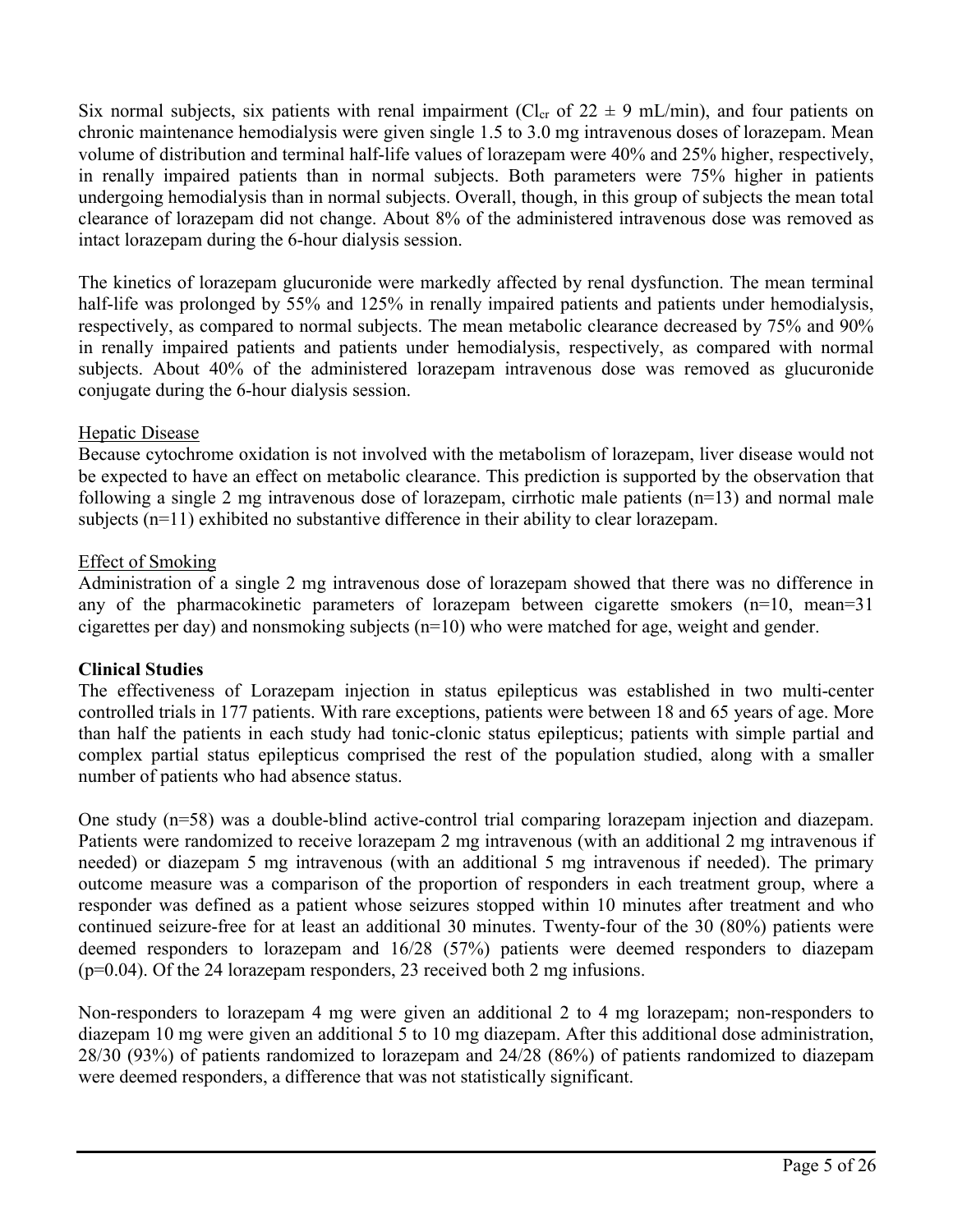Although this study provides support for the efficacy of lorazepam as the treatment for status epilepticus, it cannot speak reliably or meaningfully to the comparative performance of either diazepam (Valium) or lorazepam (lorazepam injection) under the conditions of actual use.

A second study (n=119) was a double-blind dose-comparison trial with 3 doses of Lorazepam injection: 1 mg, 2 mg, and 4 mg. Patients were randomized to receive one of the three doses of lorazepam. The primary outcome and definition of responder were as in the first study. Twenty-five of 41 patients (61%) responded to 1 mg lorazepam; 21/37 patients (57%) responded to 2 mg lorazepam; and 31/41 (76%) responded to 4 mg lorazepam. The p-value for a statistical test of the difference between the lorazepam 4 mg dose group and the lorazepam 1 mg dose group was 0.08 (two-sided). Data from all randomized patients were used in this test.

Although analyses failed to detect an effect of age, sex, or race on the effectiveness of lorazepam in status epilepticus, the numbers of patients evaluated were too few to allow a definitive conclusion about the role these factors may play.

# **INDICATIONS AND USAGE**

# **Status Epilepticus**

Lorazepam injection is indicated for the treatment of status epilepticus.

# **Preanesthetic**

Lorazepam injection is indicated in adult patients for preanesthetic medication, producing sedation (sleepiness or drowsiness), relief of anxiety, and a decreased ability to recall events related to the day of surgery. It is most useful in those patients who are anxious about their surgical procedure and who would prefer to have diminished recall of the events of the day of surgery (see **PRECAUTIONS, Information for Patients**).

# **CONTRAINDICATIONS**

Lorazepam injection is contraindicated in patients with a known sensitivity to benzodiazepines or its vehicle (polyethylene glycol, propylene glycol, and benzyl alcohol), in patients with acute narrow-angle glaucoma, or in patients with sleep apnea syndrome. It is also contraindicated in patients with severe respiratory insufficiency, except in those patients requiring relief of anxiety and/or diminished recall of events while being mechanically ventilated. The use of lorazepam injection intra-arterially is contraindicated because, as with other injectable benzodiazepines, inadvertent intra-arterial injection may produce arteriospasm resulting in gangrene which may require amputation (see **WARNINGS**).

Lorazepam injection is contraindicated for use in premature infants because the formulation contains benzyl alcohol (see **WARNINGS** and **PRECAUTIONS, Pediatric Use**).

# **WARNINGS**

# **Risks from Concomitant Use with Opioids**

Concomitant use of benzodiazepines, including Lorazepam injection, and opioids may result in profound sedation, respiratory depression, coma, and death. If a decision is made to use Lorazepam injection concomitantly with opioids, monitor patients closely for respiratory depression and sedation (see **PRECAUTIONS, Drug Interactions**).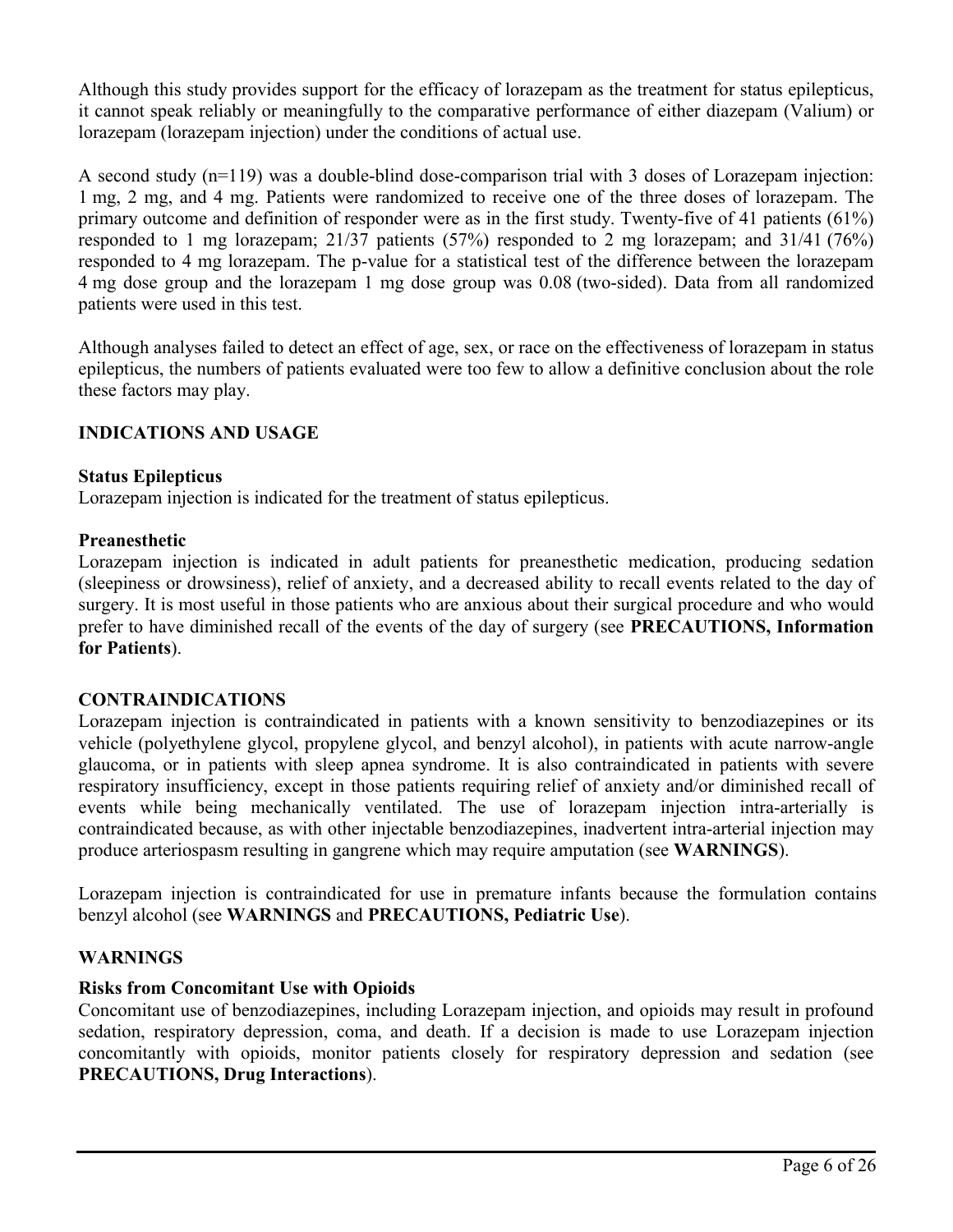## **Abuse, Misuse, and Addiction**

The use of benzodiazepines, including Lorazepam injection, exposes users to the risks of abuse, misuse, and addiction, which can lead to overdose or death. Abuse and misuse of benzodiazepines often (but not always) involve the use of doses greater than the maximum recommended dosage and commonly involve concomitant use of other medications, alcohol, and/or illicit substances, which is associated with an increased frequency of serious adverse outcomes, including respiratory depression, overdose, or death (see **DRUG ABUSE AND DEPENDENCE, Abuse**).

Before prescribing Lorazepam injection and throughout treatment, assess each patient's risk for abuse, misuse, and addiction. Use of Lorazepam injection, particularly in patients at elevated risk, necessitates counseling about the risks and proper use of Lorazepam injection along with monitoring for signs and symptoms of abuse, misuse, and addiction. Do not exceed the recommended dosing frequency; avoid or minimize concomitant use of CNS depressants and other substances associated with abuse, misuse, and addiction (e.g., opioid analgesics, stimulants); and advise patients on the proper disposal of unused drug. If a substance use disorder is suspected, evaluate the patient and institute (or refer them for) early treatment, as appropriate.

#### **Dependence and Withdrawal Reactions After Use of Lorazepam Injection More Frequently Than Recommended**

For patients using Lorazepam injection more frequently than recommended, to reduce the risk of withdrawal reactions, use a gradual taper to discontinue Lorazepam injection (a patient-specific plan should be used to taper the dose).

Patients at an increased risk of withdrawal adverse reactions after benzodiazepine discontinuation or rapid dosage reduction include those who take higher dosages, and those who have had longer durations of use.

#### **Acute Withdrawal Reactions**

The continued use of benzodiazepines may lead to clinically significant physical dependence. Although Lorazepam injection is indicated only for intermittent use (see **INDICATIONS AND USAGE** and **DOSAGE AND ADMINISTRATION**), if used more frequently than recommended, abrupt discontinuation or rapid dosage reduction of Lorazepam injection, or administration of flumazenil (a benzodiazepine antagonist) may precipitate acute withdrawal reactions, which can be life-threatening (e.g., seizures) (see **DRUG ABUSE AND DEPENDENCE, Dependence**)*.* 

#### **Protracted Withdrawal Syndrome**

In some cases, benzodiazepine users have developed a protracted withdrawal syndrome with withdrawal symptoms lasting weeks to more than 12 months (see **DRUG ABUSE AND DEPENDENCE, Dependence**).

#### **Use in Status Epilepticus**

#### *Management of Status Epilepticus*

Status epilepticus is a potentially life-threatening condition associated with a high risk of permanent neurological impairment, if inadequately treated. The treatment of status, however, requires far more than the administration of an anticonvulsant agent. It involves observation and management of all parameters critical to maintaining vital function and the capacity to provide support of those functions as required. Ventilatory support must be readily available. The use of benzodiazepines, like Lorazepam injection, is ordinarily only one step of a complex and sustained intervention which may require additional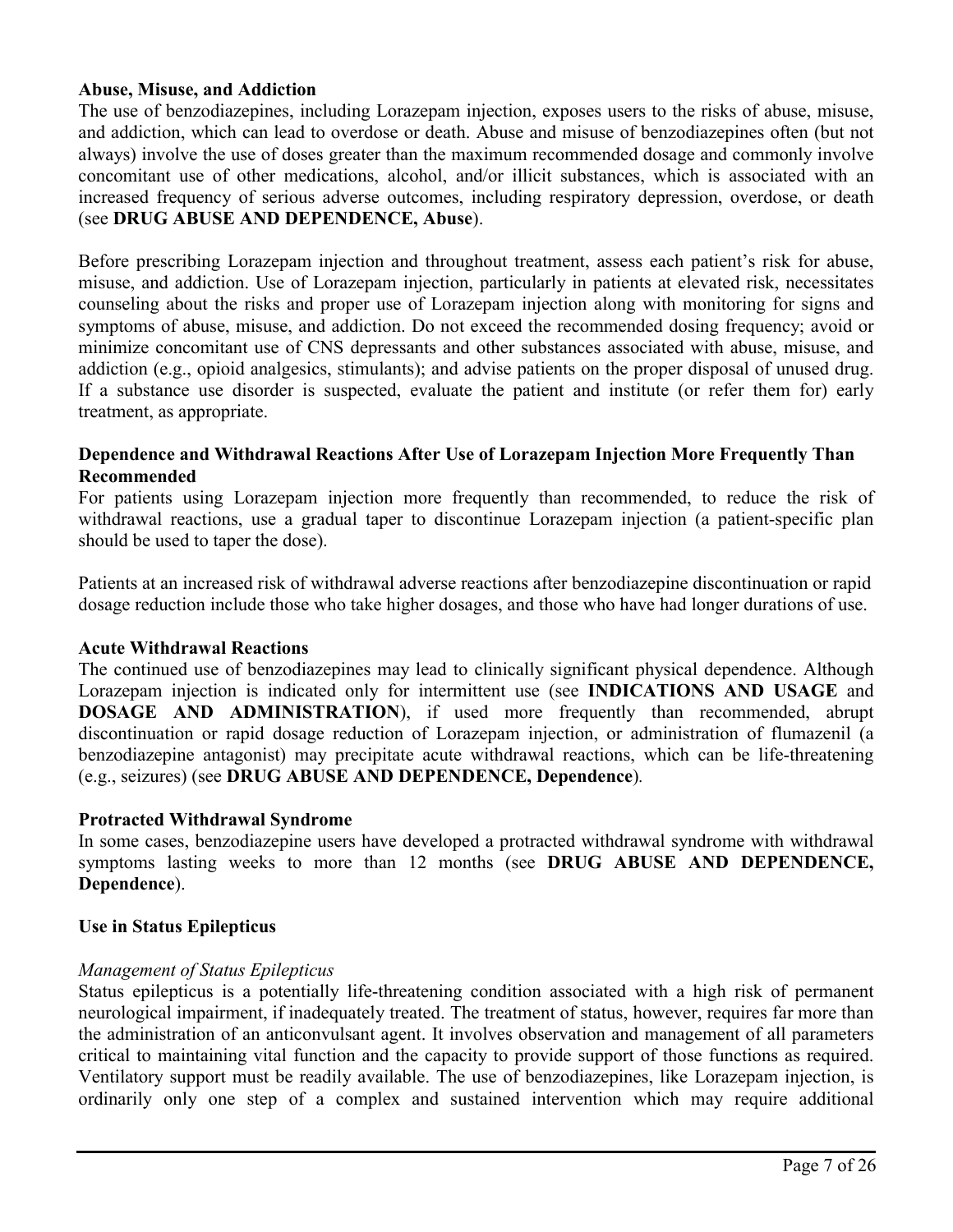interventions (e.g., concomitant intravenous administration of phenytoin). Because status epilepticus may result from a correctable acute cause such as hypoglycemia, hyponatremia, or other metabolic or toxic derangement, such an abnormality must be immediately sought and corrected. Furthermore, patients who are susceptible to further seizure episodes should receive adequate maintenance antiepileptic therapy.

Any healthcare professional who intends to treat a patient with status epilepticus should be familiar with this package insert and the pertinent medical literature concerning current concepts for the treatment of status epilepticus. A comprehensive review of the considerations critical to the informed and prudent management of status epilepticus cannot be provided in drug product labeling. The archival medical literature contains many informative references on the management of status epilepticus, among them the report of the working group on status epilepticus of the Epilepsy Foundation of America "Treatment of Convulsive Status Epilepticus" (JAMA 1993; 270:854-859). As noted in the report just cited, it may be useful to consult with a neurologist if a patient fails to respond (e.g., fails to regain consciousness).

For the treatment of status epilepticus, the usual recommended dose of Lorazepam injection is 4 mg given slowly (2 mg/min) for patients 18 years and older. If seizures cease, no additional Lorazepam injection is required. If seizures continue or recur after a 10- to 15-minute observation period, an additional 4 mg intravenous dose may be slowly administered. *Experience with further doses of lorazepam is very limited.* The usual precautions in treating status epilepticus should be employed. An intravenous infusion should be started, vital signs should be monitored, an unobstructed airway should be maintained, and artificial ventilation equipment should be available.

## *Respiratory Depression*

The most important risk associated with the use of Lorazepam injection in status epilepticus is respiratory depression. Accordingly, airway patency must be assured and respiration monitored closely. Ventilatory support should be given as required.

# *Excessive Sedation*

Because of its prolonged duration of action, the prescriber should be alert to the possibility, especially when multiple doses have been given, that the sedative effects of lorazepam may add to the impairment of consciousness seen in the post-ictal state.

#### **Preanesthetic Use**

AIRWAY OBSTRUCTION MAY OCCUR IN HEAVILY SEDATED PATIENTS. INTRAVENOUS LORAZEPAM AT ANY DOSE, WHEN GIVEN EITHER ALONE OR IN COMBINATION WITH OTHER DRUGS ADMINISTERED DURING ANESTHESIA, MAY PRODUCE HEAVY SEDATION; THEREFORE, EQUIPMENT NECESSARY TO MAINTAIN A PATENT AIRWAY AND TO SUPPORT RESPIRATION/VENTILATION SHOULD BE AVAILABLE.

As is true of similar CNS-acting drugs, the decision as to when patients who have received injectable lorazepam, particularly on an outpatient basis, may again operate machinery, drive a motor vehicle, or engage in hazardous or other activities requiring attention and coordination must be individualized. It is recommended that no patient engage in such activities for a period of 24 to 48 hours or until the effects of the drug, such as drowsiness, have subsided, whichever is longer. Impairment of performance may persist for greater intervals because of extremes of age, concomitant use of other drugs, stress of surgery, or the general condition of the patient.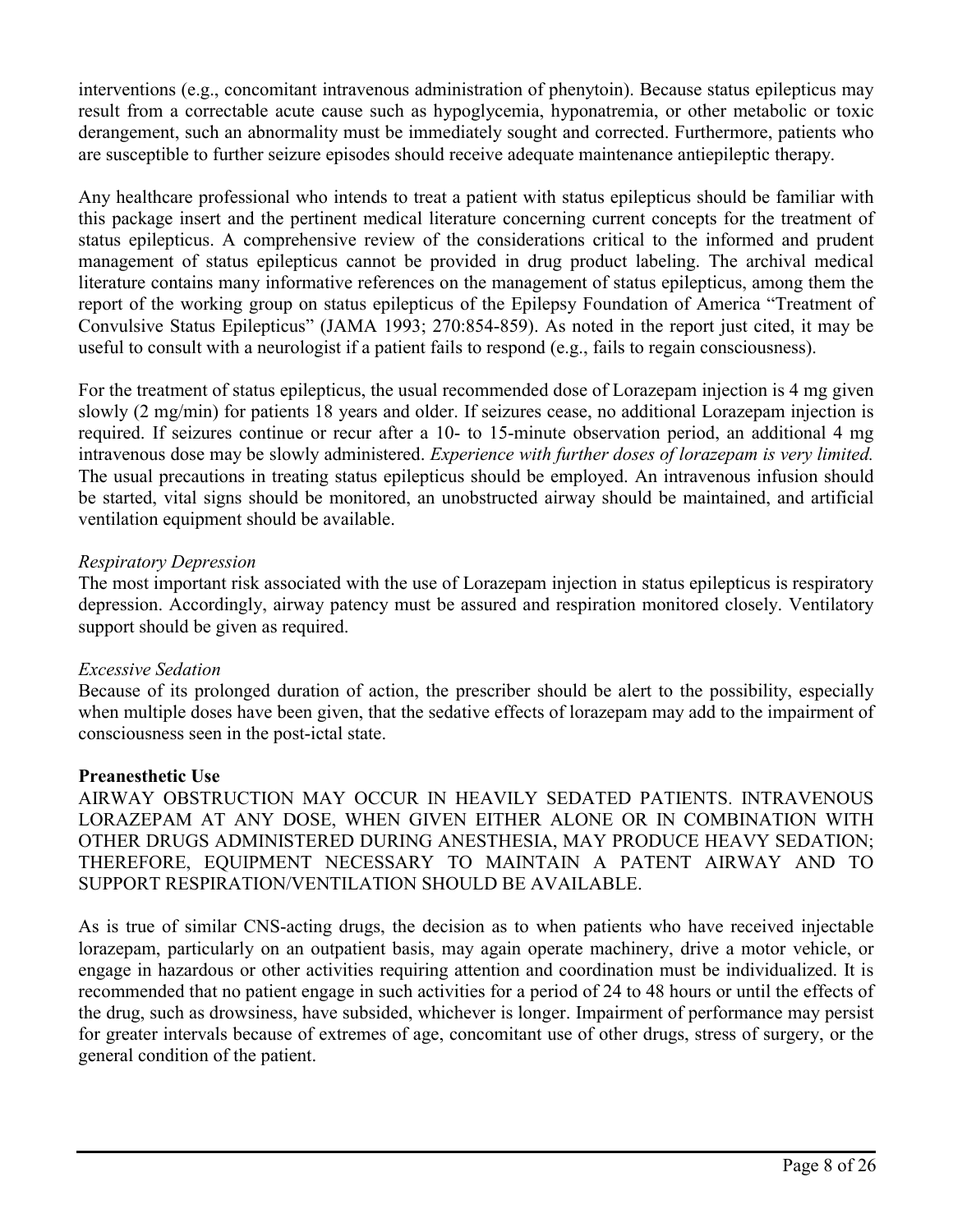Clinical trials have shown that patients over the age of 50 years may have a more profound and prolonged sedation with intravenous lorazepam (see **DOSAGE AND ADMINISTRATION, Preanesthetic**).

As with all central-nervous-system-depressant drugs, care should be exercised in patients given injectable lorazepam as premature ambulation may result in injury from falling.

There is no added beneficial effect from the addition of scopolamine to injectable lorazepam, and their combined effect may result in an increased incidence of sedation, hallucination and irrational behavior.

## **General (All Uses)**

PRIOR TO INTRAVENOUS USE, LORAZEPAM INJECTION MUST BE DILUTED WITH AN EQUAL AMOUNT OF COMPATIBLE DILUENT (see **DOSAGE AND ADMINISTRATION**). INTRAVENOUS INJECTION SHOULD BE MADE SLOWLY AND WITH REPEATED ASPIRATION. CARE SHOULD BE TAKEN TO DETERMINE THAT ANY INJECTION WILL NOT BE INTRA-ARTERIAL AND THAT PERIVASCULAR EXTRAVASATION WILL NOT TAKE PLACE. IN THE EVENT THAT A PATIENT COMPLAINS OF PAIN DURING INTENDED INTRAVENOUS INJECTION OF LORAZEPAM INJECTION, THE INJECTION SHOULD BE STOPPED IMMEDIATELY TO DETERMINE IF INTRA-ARTERIAL INJECTION OR PERIVASCULAR EXTRAVASATION HAS TAKEN PLACE.

Since the liver is the most likely site of conjugation of lorazepam and since excretion of conjugated lorazepam (glucuronide) is a renal function, this drug is not recommended for use in patients with hepatic and/or renal *failure*. Lorazepam should be used with caution in patients with mild-to-moderate hepatic or renal disease (see **DOSAGE AND ADMINISTRATION**).

#### **Pregnancy**

LORAZEPAM MAY CAUSE FETAL DAMAGE WHEN ADMINISTERED TO PREGNANT WOMEN. Ordinarily, Lorazepam injection should not be used during pregnancy except in serious or life-threatening conditions where safer drugs cannot be used or are ineffective. Status epilepticus may represent such a serious and life-threatening condition.

An increased risk of congenital malformations associated with the use of minor tranquilizers (chlordiazepoxide, diazepam and meprobamate) during the first trimester of pregnancy has been suggested in several studies. In humans, blood levels obtained from umbilical cord blood indicate placental transfer of lorazepam and lorazepam glucuronide.

Reproductive studies in animals were performed in mice, rats, and two strains of rabbits. Occasional anomalies (reduction of tarsals, tibia, metatarsals, malrotated limbs, gastroschisis, malformed skull, and microphthalmia) were seen in drug-treated rabbits without relationship to dosage. Although all of these anomalies were not present in the concurrent control group, they have been reported to occur randomly in historical controls. At doses of 40 mg/kg orally or 4 mg/kg intravenously and higher, there was evidence of fetal resorption and increased fetal loss in rabbits which was not seen at lower doses.

The possibility that a woman of childbearing potential may be pregnant at the time of therapy should be considered.

There are insufficient data regarding obstetrical safety of parenteral lorazepam, including use in cesarean section. Such use, therefore, is not recommended.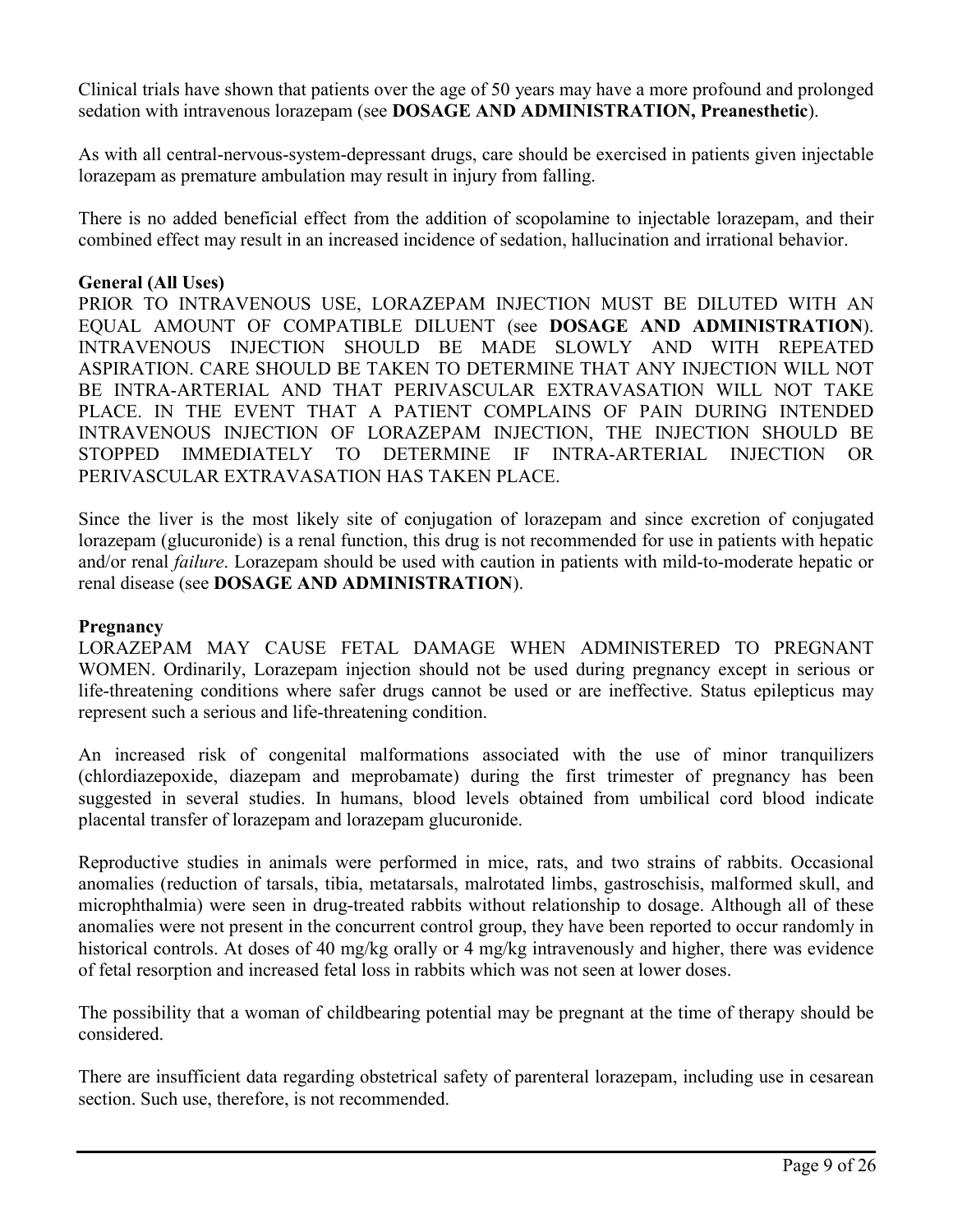## **Usage in Preterm Infants and Neonates**

Lorazepam injection contains benzyl alcohol. Exposure to excessive amounts of benzyl alcohol has been associated with toxicity (hypotension, metabolic acidosis), particularly in neonates, and an increased incidence of kernicterus, particularly in small preterm infants. There have been rare reports of deaths, primarily in preterm infants, associated with exposure to excessive amounts of benzyl alcohol. The amount of benzyl alcohol from medications is usually considered negligible compared to that received in flush solutions containing benzyl alcohol. Administration of high dosages of medications (including Lorazepam) containing this preservative must take into account the total amount of benzyl alcohol administered. The recommended dosage range of Lorazepam for preterm and term infants includes amounts of benzyl alcohol well below that associated with toxicity; however, the amount of benzyl alcohol at which toxicity may occur is not known. If the patient requires more than the recommended dosages or other medications containing this preservative, the practitioner must consider the daily metabolic load of benzyl alcohol from these combined sources (see **WARNINGS** and **PRECAUTIONS, Pediatric Use**).

## **Pediatric Neurotoxicity**

Published animal studies demonstrate that the administration of anesthetic and sedation drugs that block NMDA receptors and/or potentiate GABA activity increase neuronal apoptosis in the developing brain and result in long-term cognitive deficits when used for longer than 3 hours. The clinical significance of these findings is not clear. However, based on the available data, the window of vulnerability to these changes is believed to correlate with exposures in the third trimester of gestation through the first several months of life, but may extend out to approximately three years of age in humans (see **PRECAUTIONS, Pregnancy, Pediatric Use; ANIMAL TOXICOLOGY AND/OR PHARMACOLOGY**).

Some published studies in children suggest that similar deficits may occur after repeated or prolonged exposures to anesthetic agents early in life and may result in adverse cognitive or behavioral effects. These studies have substantial limitations, and it is not clear if the observed effects are due to the anesthetic/sedation drug administration or other factors such as the surgery or underlying illness.

Anesthetic and sedation drugs are a necessary part of the care of children needing surgery, other procedures, or tests that cannot be delayed, and no specific medications have been shown to be safer than any other. Decisions regarding the timing of any elective procedures requiring anesthesia should take into consideration the benefits of the procedure weighed against the potential risks.

#### **Endoscopic Procedures**

There are insufficient data to support the use of lorazepam injection for outpatient endoscopic procedures. Inpatient endoscopic procedures require adequate recovery room observation time.

When lorazepam injection is used for peroral endoscopic procedures, adequate topical or regional anesthesia is recommended to minimize reflex activity associated with such procedures.

# **PRECAUTIONS**

#### **General**

The additive central-nervous-system effects of other drugs, such as phenothiazines, narcotic analgesics, barbiturates, antidepressants, scopolamine, and monoamine-oxidase inhibitors, should be borne in mind when these other drugs are used concomitantly with or during the period of recovery from lorazepam injection (see **CLINICAL PHARMACOLOGY** and **WARNINGS**).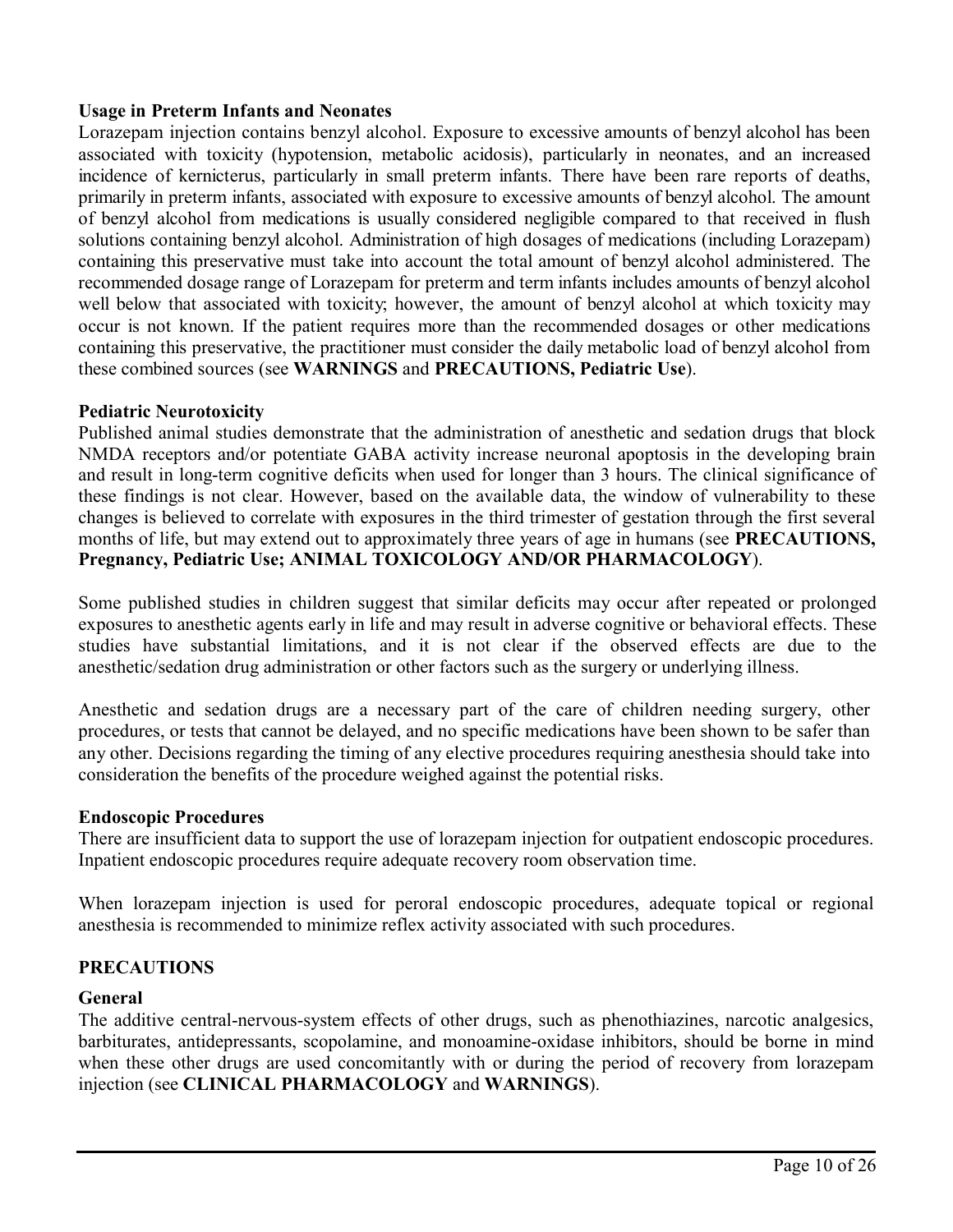Extreme caution must be used when administering lorazepam injection to elderly patients, very ill patients, or to patients with limited pulmonary reserve because of the possibility that hypoventilation and/or hypoxic cardiac arrest may occur. Resuscitative equipment for ventilatory support should be readily available (see **WARNINGS** and **DOSAGE AND ADMINISTRATION**).

When lorazepam injection is used intravenous as the premedicant prior to regional or local anesthesia, the possibility of excessive sleepiness or drowsiness may interfere with patient cooperation in determining levels of anesthesia. This is most likely to occur when greater than 0.05 mg/kg is given and when narcotic analgesics are used concomitantly with the recommended dose (see **ADVERSE REACTIONS**).

As with all benzodiazepines, paradoxical reactions may occur in rare instances and in an unpredictable fashion (see **ADVERSE REACTIONS**). In these instances, further use of the drug in these patients should be considered with caution.

There have been reports of possible propylene glycol toxicity (e.g., lactic acidosis, hyperosmolality, hypotension) and possible polyethylene glycol toxicity (e.g., acute tubular necrosis) during administration of Lorazepam injection at higher than recommended doses. Symptoms may be more likely to develop in patients with renal impairment.

## **Information for Patients**

# **Risks From Concomitant Use With Opioids**

Concomitant use of benzodiazepines, including Lorazepam injection, and opioids may result in profound sedation, respiratory depression, coma, and death (see **WARNINGS** and **PRECAUTIONS, Drug Interactions**)*.* 

#### **Abuse, Misuse, and Addiction**

Inform patients that the use of Lorazepam injection more frequently than recommended, even at recommended dosages, exposes users to risks of abuse, misuse, and addiction, which can lead to overdose and death, especially when used in combination with other medications (e.g., opioid analgesics), alcohol, and/or illicit substances. Inform patients about the signs and symptoms of benzodiazepine abuse, misuse, and addiction; to seek medical help if they develop these signs and/or symptoms; and on the proper disposal of unused drug (see **WARNINGS** and **DRUG ABUSE AND DEPENDENCE**)*.* 

#### **Withdrawal Reactions**

Inform patients that use of Lorazepam injection more frequently than recommended may lead to clinically significant physical dependence and that abrupt discontinuation or rapid dosage reduction of Lorazepam injection may precipitate acute withdrawal reactions, which can be life-threatening. Inform patients that in some cases, patients taking benzodiazepines have developed a protracted withdrawal syndrome with withdrawal symptoms lasting weeks to more than 12 months (see **WARNINGS** and **DRUG ABUSE AND DEPENDENCE**)*.* 

#### **Excessive Sedation**

Patients should be informed of the pharmacological effects of the drug, including sedation, relief of anxiety, and lack of recall, the duration of these effects (about 8 hours), and be apprised of the risks as well as the benefits of therapy.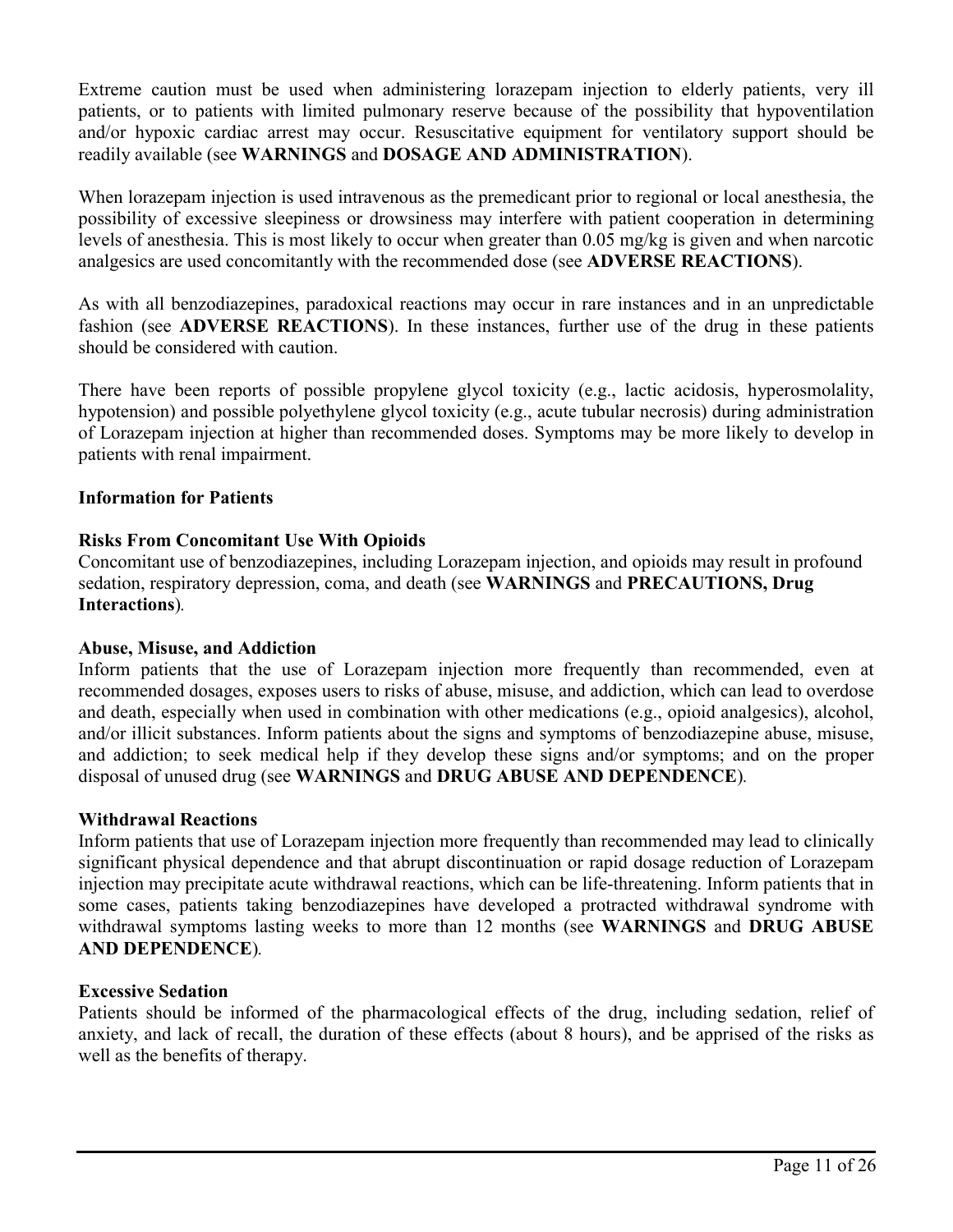Patients who receive lorazepam injection as a premedicant should be cautioned that driving a motor vehicle, operating machinery, or engaging in hazardous or other activities requiring attention and coordination, should be delayed for 24 to 48 hours following the injection or until the effects of the drug, such as drowsiness, have subsided, whichever is longer. Sedatives, tranquilizers and narcotic analgesics may produce a more prolonged and profound effect when administered along with injectable lorazepam. This effect may take the form of excessive sleepiness or drowsiness and, on rare occasions, interfere with recall and recognition of events of the day of surgery and the day after.

Patients should be advised that getting out of bed unassisted may result in falling and injury if undertaken within 8 hours of receiving lorazepam injection. Since tolerance for CNS depressants will be diminished in the presence of lorazepam injection, these substances should either be avoided or taken in reduced dosage. Alcoholic beverages should not be consumed for at least 24 to 48 hours after receiving lorazepam injectable due to the additive effects on central-nervous-system depression seen with benzodiazepines in general. Elderly patients should be told that lorazepam injection may make them very sleepy for a period longer than 6 to 8 hours following surgery.

# **Effect of Anesthetic and Sedation Drugs on Early Brain Development**

Studies conducted in young animals and children suggest repeated or prolonged use of general anesthetic or sedation drugs in children younger than 3 years may have negative effects on their developing brains. Discuss with parents and caregivers the benefits, risks, and timing and duration of surgery or procedures requiring anesthetic and sedation drugs (see **WARNINGS, Pediatric Neurotoxicity**).

# **Laboratory Tests**

In clinical trials, no laboratory test abnormalities were identified with either single or multiple doses of lorazepam injection. These tests included: CBC, urinalysis, SGOT, SGPT, bilirubin, alkaline phosphatase, LDH, cholesterol, uric acid, BUN, glucose, calcium, phosphorus, and total proteins.

# **Drug Interactions**

# Interaction With Benzodiazepines and Other CNS Depressants

The concomitant use of benzodiazepines and opioids increases the risk of respiratory depression because of actions at different receptor sites in the CNS that control respiration. Benzodiazepines interact at GABA<sup>A</sup> sites and opioids interact primarily at mu receptors. When benzodiazepines and opioids are combined, the potential for benzodiazepines to significantly worsen opioid-related respiratory depression exists. Monitor patients closely for respiratory depression and sedation.

Lorazepam injection, like other injectable benzodiazepines, produces additive depression of the central nervous system when administered with other CNS depressants such as ethyl alcohol, phenothiazines, barbiturates, MAO inhibitors, and other antidepressants.

When scopolamine is used concomitantly with injectable lorazepam, an increased incidence of sedation, hallucinations and irrational behavior has been observed.

There have been rare reports of significant respiratory depression, stupor and/or hypotension with the concomitant use of loxapine and lorazepam.

Marked sedation, excessive salivation, ataxia, and, rarely, death have been reported with the concomitant use of clozapine and lorazepam.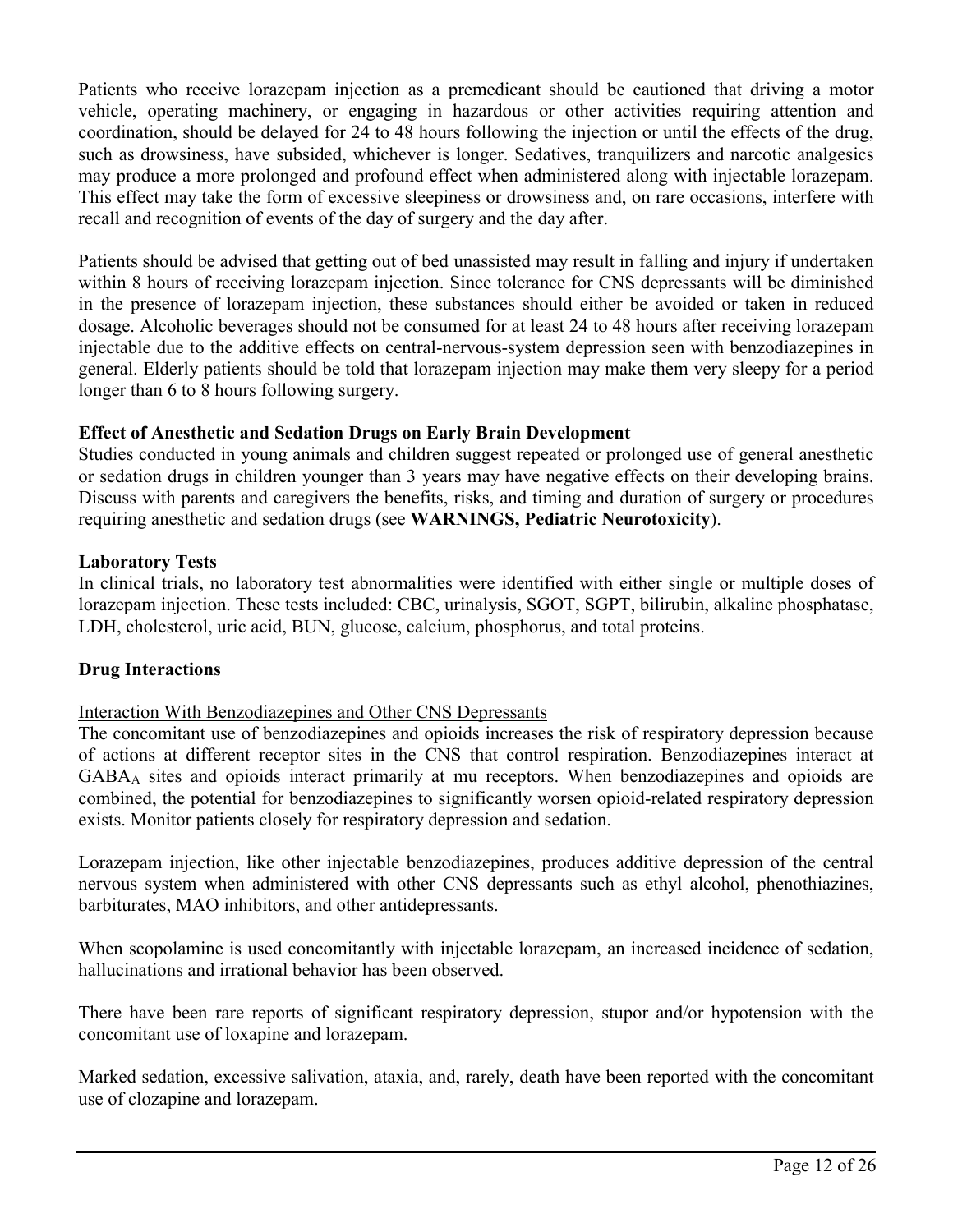Apnea, coma, bradycardia, arrhythmia, heart arrest, and death have been reported with the concomitant use of haloperidol and lorazepam.

The risk of using lorazepam in combination with scopolamine, loxapine, clozapine, haloperidol, or other CNS-depressant drugs has not been systematically evaluated. Therefore, caution is advised if the concomitant administration of lorazepam and these drugs is required.

Concurrent administration of any of the following drugs with lorazepam had no effect on the pharmacokinetics of lorazepam: metoprolol, cimetidine, ranitidine, disulfiram, propranolol, metronidazole, and propoxyphene. No change in lorazepam dosage is necessary when concomitantly given with any of these drugs.

## Lorazepam-Valproate Interaction

Concurrent administration of lorazepam (2 mg intravenously) with valproate (250 mg twice daily orally for 3 days) to 6 healthy male subjects resulted in decreased total clearance of lorazepam by 40% and decreased formation rate of lorazepam glucuronide by 55%, as compared with lorazepam administered alone. Accordingly, lorazepam plasma concentrations were about two-fold higher for at least 12 hours post-dose administration during valproate treatment. Lorazepam dosage should be reduced to 50% of the normal adult dose when this drug combination is prescribed in patients (see **DOSAGE AND ADMINISTRATION**).

#### Lorazepam-Oral Contraceptive Steroids Interaction

Coadministration of lorazepam (2 mg intravenously) with oral contraceptive steroids (norethindrone acetate, 1 mg, and ethinyl estradiol, 50 mcg, for at least 6 months) to healthy females  $(n=7)$  was associated with a 55% decrease in half-life, a 50% increase in the volume of distribution, thereby resulting in an almost 3.7-fold increase in total clearance of lorazepam as compared with control healthy females (n=8). It may be necessary to increase the dose of lorazepam in female patients who are concomitantly taking oral contraceptives (see **DOSAGE AND ADMINISTRATION**).

#### Lorazepam-Probenecid Interaction

Concurrent administration of lorazepam (2 mg intravenously) with probenecid (500 mg orally every 6 hours) to 9 healthy volunteers resulted in a prolongation of lorazepam half-life by 130% and a decrease in its total clearance by 45%. No change in volume of distribution was noted during probenecid co-treatment. Lorazepam dosage needs to be reduced by 50% when coadministered with probenecid (see **DOSAGE AND ADMINISTRATION**).

#### **Drug/Laboratory Test Interactions**

No laboratory test abnormalities were identified when lorazepam was given alone or concomitantly with another drug, such as narcotic analgesics, inhalation anesthetics, scopolamine, atropine, and a variety of tranquilizing agents.

#### **Carcinogenesis, Mutagenesis, Impairment of Fertility**

No evidence of carcinogenic potential emerged in rats and mice during an 18-month study with oral lorazepam. No studies regarding mutagenesis have been performed. The results of a preimplantation study in rats, in which the oral lorazepam dose was 20 mg/kg, showed no impairment of fertility.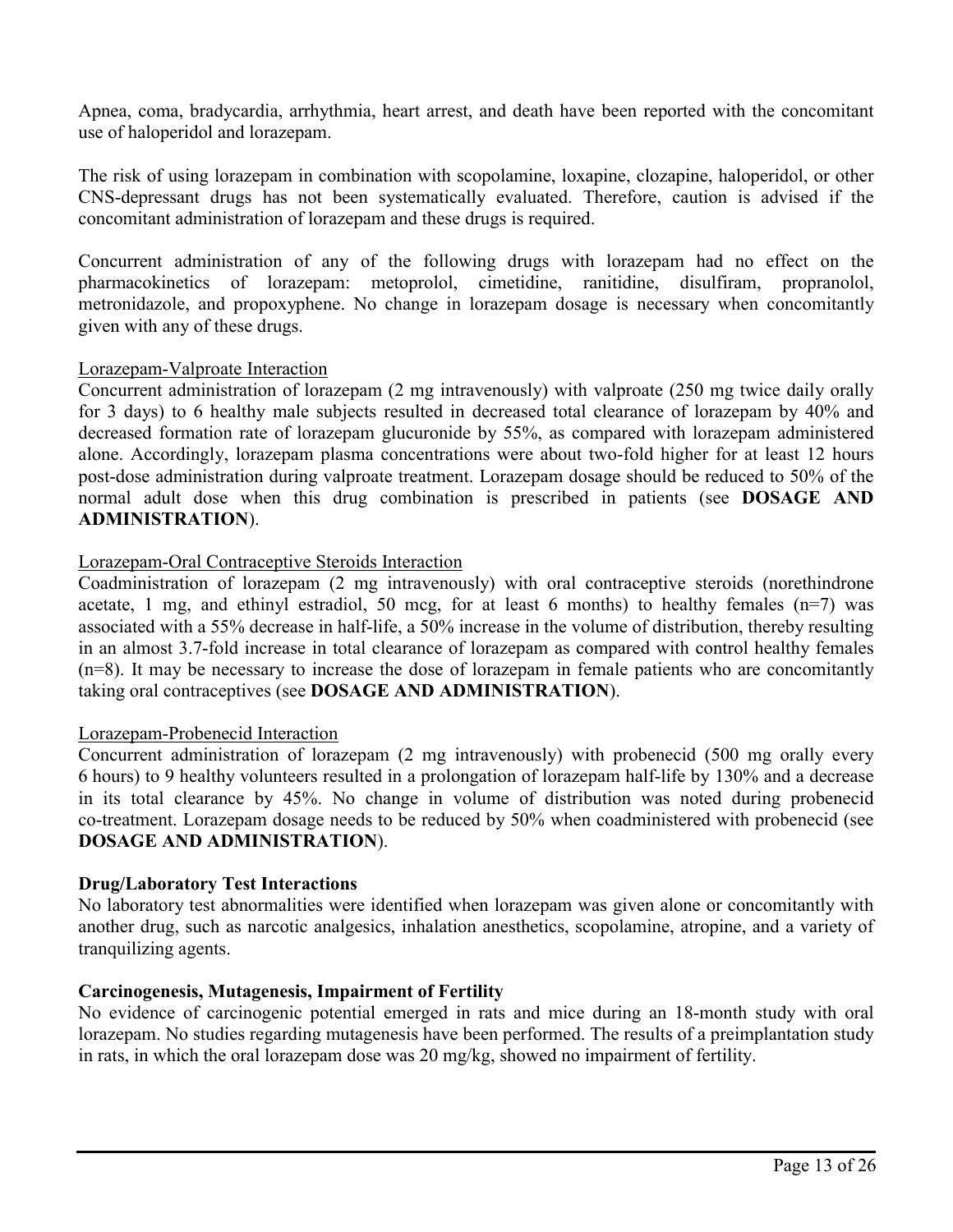## **Pregnancy**

*Teratogenic Effects* (see **WARNINGS**).

Published studies in pregnant primates demonstrate that the administration of anesthetic and sedation drugs that block NMDA receptors and/or potentiate GABA activity during the period of peak brain development increases neuronal apoptosis in the developing brain of the offspring when used for longer than 3 hours.

There are no data on pregnancy exposures in primates corresponding to periods prior to the third trimester in humans.

In a published study in primates, administration of an anesthetic dose of ketamine for 24 hours on Gestation Day 122 increased neuronal apoptosis in the developing brain of the fetus. In other published studies, administration of either isoflurane or propofol for 5 hours on Gestation Day 120 resulted in increased neuronal and oligodendrocyte apoptosis in the developing brain of the offspring. With respect to brain development, this time period corresponds to the third trimester of gestation in the human. The clinical significance of these findings is not clear; however, studies in juvenile animals suggest neuroapoptosis correlates with long-term cognitive deficits (see **WARNINGS, Pediatric Neurotoxicity**, **Pediatric Use**, and **ANIMAL TOXICOLOGY AND/OR PHARMACOLOGY**).

#### **Labor and Delivery**

There are insufficient data to support the use of lorazepam injection during labor and delivery, including cesarean section; therefore, its use in this clinical circumstance is not recommended.

## **Nursing Mothers**

Lorazepam has been detected in human breast milk. Therefore, lorazepam should not be administered to nursing mothers because, like other benzodiazepines, the possibility exists that lorazepam may sedate or otherwise adversely affect the infant.

# **Pediatric Use**

#### *Status Epilepticus*

The safety and effectiveness of lorazepam for status epilepticus have not been established in pediatric patients. A randomized, double-blind, superiority-design clinical trial of lorazepam versus intravenous diazepam in 273 pediatric patients ages 3 months to 17 years failed to establish the efficacy of lorazepam for the treatment of status epilepticus. In that trial, assisted ventilation was required in 18% of patients treated with lorazepam versus 16% of patients treated with diazepam. Patients treated with lorazepam were also more likely to be reported as sedated (67% for lorazepam vs. 50% for diazepam), and the time for return to baseline mental status was, on average, 2 hours longer for lorazepam than for diazepam.

Open-label studies described in the medical literature included 273 pediatric patients; the age range was from a few hours old to 18 years of age. Paradoxical excitation was observed in 10% to 30% of the pediatric patients under 8 years of age and was characterized by tremors, agitation, euphoria, logorrhea, and brief episodes of visual hallucinations. Paradoxical excitation in pediatric patients also has been reported with other benzodiazepines when used for status epilepticus, as an anesthesia, or for pre-chemotherapy treatment.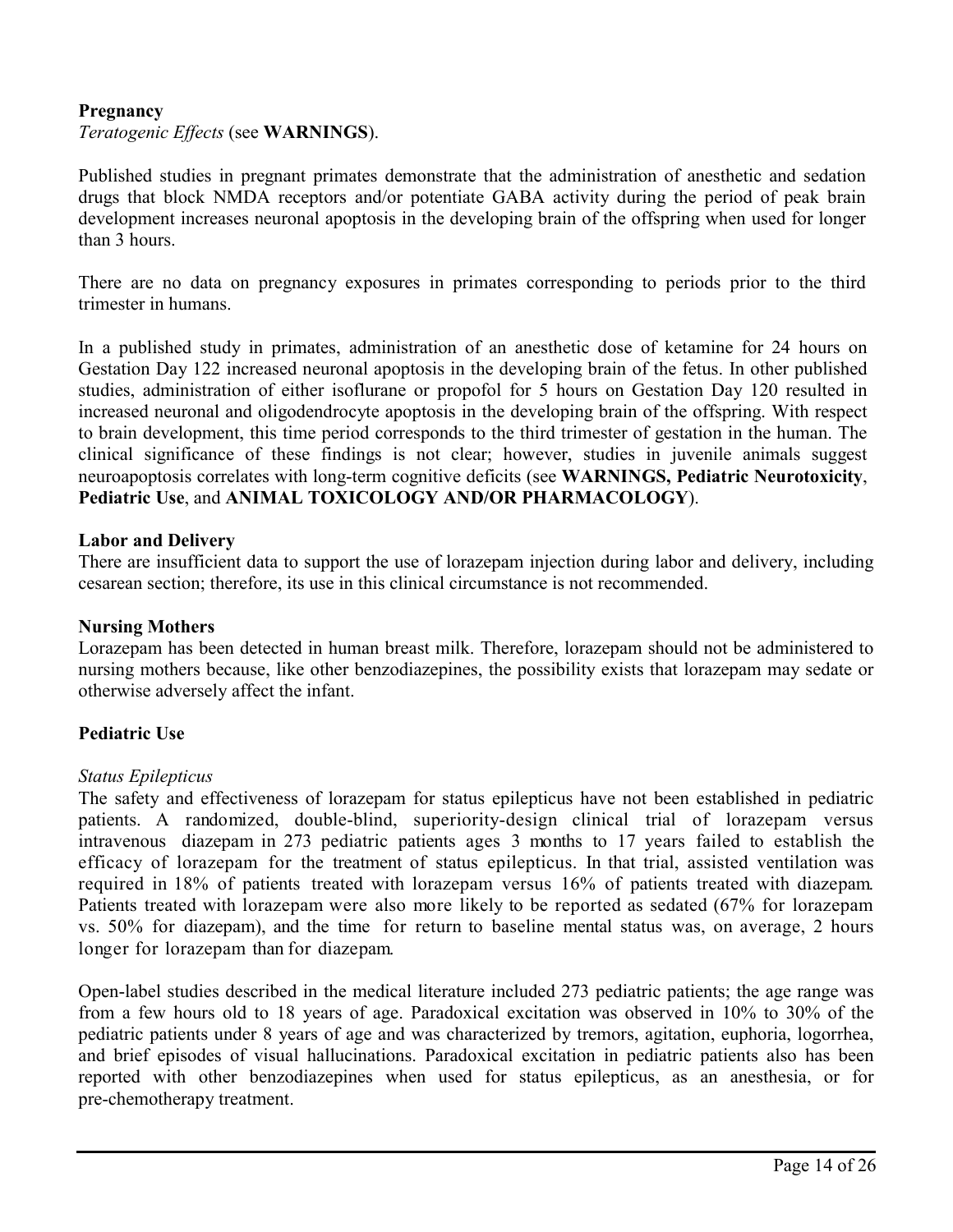Pediatric patients (as well as adults) with atypical petit mal status epilepticus have developed brief tonic-clonic seizures shortly after lorazepam was given. This "paradoxical" effect was also reported for diazepam and clonazepam. Nevertheless, the development of seizures after treatment with benzodiazepines is probably rare, based on the incidence in the uncontrolled treatment series reported (i.e., seizures were not observed for 112 pediatric patients and 18 adults or during approximately 400 doses).

Lorazepam injection contains benzyl alcohol as a preservative. Benzyl alcohol, a component of this product, has been associated with serious adverse events and death, particularly in pediatric patients. The "gasping syndrome", (characterized by central nervous system depression, metabolic acidosis, gasping respirations, and high levels of benzyl alcohol and its metabolites found in the blood and urine) has been associated with benzyl alcohol dosages greater than 99 mg/kg/day in neonates and low-birth-weight neonates. Additional symptoms may include gradual neurological deterioration, seizures, intracranial hemorrhage, hematologic abnormalities, skin breakdown, hepatic and renal failure, hypotension, bradycardia, and cardiovascular collapse. Although normal therapeutic doses of this product deliver amounts of benzyl alcohol that are substantially lower than those reported in association with the "gasping syndrome", the minimum amount of benzyl alcohol at which toxicity may occur is not known. Premature and low-birth-weight infants, as well as patients receiving high dosages, may be more likely to develop toxicity. Practitioners administering this and other medications containing benzyl alcohol should consider the combined daily metabolic load of benzyl alcohol from all sources.

## Preanesthetic

There are insufficient data to support the efficacy of injectable lorazepam as a preanesthetic agent in patients less than 18 years of age.

#### *General*

Seizure activity and myoclonus have been reported to occur following administration of Lorazepam injection, especially in very low birth weight neonates.

Pediatric patients may exhibit a sensitivity to benzyl alcohol, polyethylene glycol and propylene glycol, components of Lorazepam injection (see **CONTRAINDICATIONS**). The "gasping syndrome", characterized by central nervous system depression, metabolic acidosis, gasping respirations, and high levels of benzyl alcohol and its metabolites found in the blood and urine, has been associated with the administration of intravenous solutions containing the preservative benzyl alcohol in neonates. Additional symptoms may include gradual neurological deterioration, seizures, intracranial hemorrhage, hematologic abnormalities, skin breakdown, hepatic and renal failure, hypotension, bradycardia, and cardiovascular collapse. Central nervous system toxicity, including seizures and intraventricular hemorrhage, as well as unresponsiveness, tachypnea, tachycardia, and diaphoresis have been associated with propylene glycol toxicity. Although normal therapeutic doses of Lorazepam injection contain very small amounts of these compounds, premature and low-birth-weight infants as well as pediatric patients receiving high doses may be more susceptible to their effects.

Published juvenile animal studies demonstrate that the administration of anesthetic and sedation drugs, such as lorazepam that either block NMDA receptors or potentiate the activity of GABA during the period of rapid brain growth or synaptogenesis, results in widespread neuronal and oligodendrocyte cell loss in the developing brain and alterations in synaptic morphology and neurogenesis. Based on comparisons across species, the window of vulnerability to these changes is believed to correlate with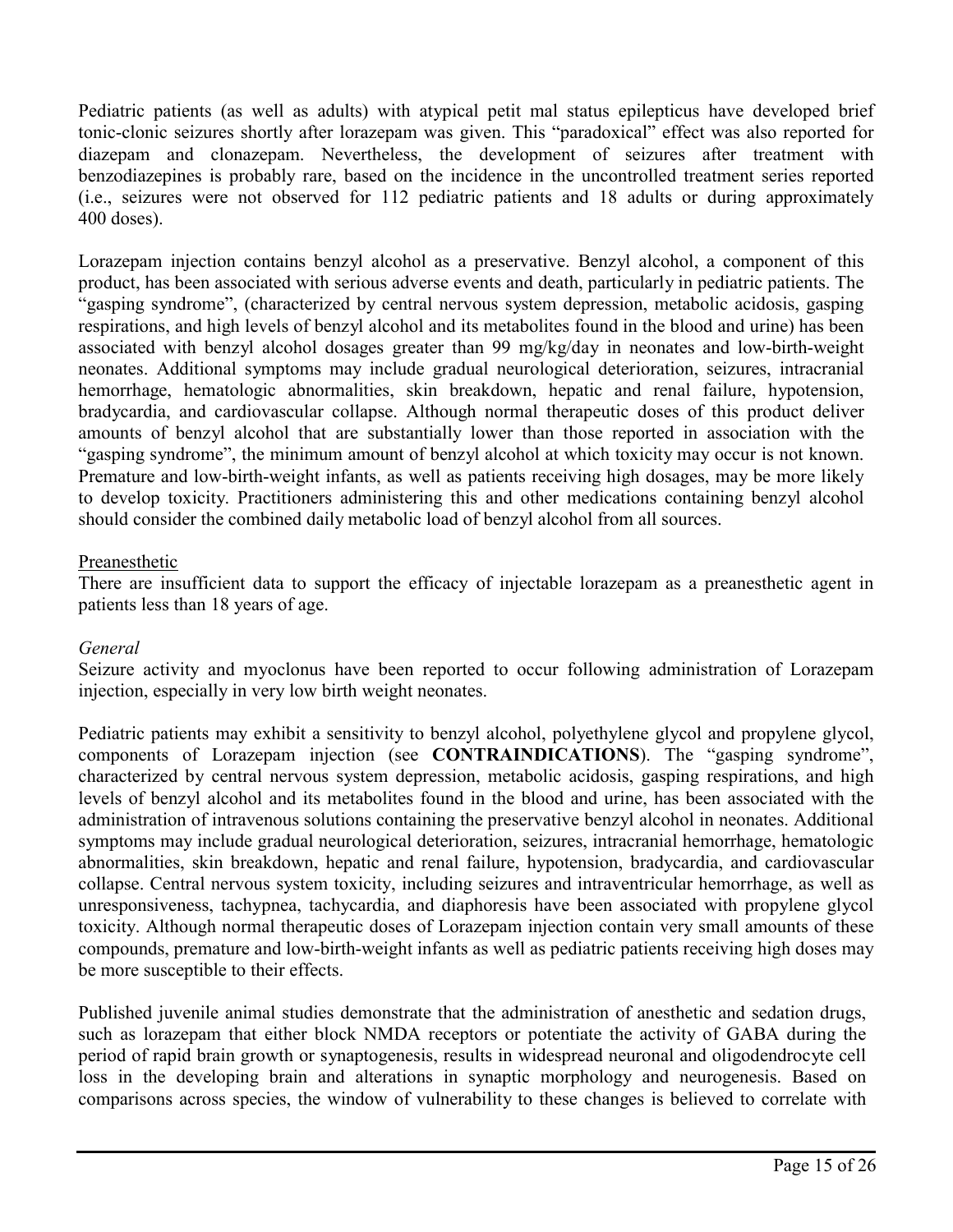exposures in the third trimester of gestation through the first several months of life, but may extend out to approximately 3 years of age in humans.

In primates, exposure to 3 hours of ketamine that produced a light surgical plane of anesthesia did not increase neuronal cell loss, however, treatment regimens of 5 hours or longer of isoflurane increased neuronal cell loss. Data from isoflurane-treated rodents and ketamine-treated primates suggest that the neuronal and oligodendrocyte cell losses are associated with prolonged cognitive deficits in learning and memory. The clinical significance of these nonclinical findings is not known, and healthcare providers should balance the benefits of appropriate anesthesia in pregnant women, neonates and young children who require procedures with the potential risks suggested by the nonclinical data (see **WARNINGS**, **Pediatric Neurotoxicity; PRECAUTIONS**, **Pregnancy; ANIMAL TOXICOLOGY AND/OR PHARMACOLOGY**).

## **Geriatric Use**

Clinical studies of lorazepam generally were not adequate to determine whether subjects aged 65 and over respond differently than younger subjects; however, age over 65 may be associated with a greater incidence of central nervous system depression and more respiratory depression (see **WARNINGS, Preanesthetic Use**, **PRECAUTIONS, General** and **ADVERSE REACTIONS, Preanesthetic**).

Age does not appear to have a clinically significant effect on lorazepam kinetics (see **CLINICAL PHARMACOLOGY**).

Clinical circumstances, some of which may be more common in the elderly, such as hepatic or renal impairment, should be considered. Greater sensitivity (e.g., sedation) of some older individuals cannot be ruled out. In general, dose selection for an elderly patient should be cautious, usually starting at the low end of the dosing range (see **DOSAGE AND ADMINISTRATION**).

#### **ADVERSE REACTIONS**

#### **Status Epilepticus**

The most important adverse clinical event caused by the use of Lorazepam injection is respiratory depression (see **WARNINGS**).

The adverse clinical events most commonly observed with the use of Lorazepam injection in clinical trials evaluating its use in status epilepticus were hypotension, somnolence, and respiratory failure.

#### *Incidence in Controlled Clinical Trials*

All adverse events were recorded during the trials by the clinical investigators using terminology of their own choosing. Similar types of events were grouped into standardized categories using modified COSTART dictionary terminology. These categories are used in the table and listings below with the frequencies representing the proportion of individuals exposed to Lorazepam injection or to comparative therapy.

The prescriber should be aware that these figures cannot be used to predict the frequency of adverse events in the course of usual medical practice where patient characteristics and other factors may differ from those prevailing during clinical studies. Similarly, the cited frequencies cannot be directly compared with figures obtained from other clinical investigators involving different treatment, uses, or investigators. An inspection of these frequencies, however, does provide the prescribing physician with one basis to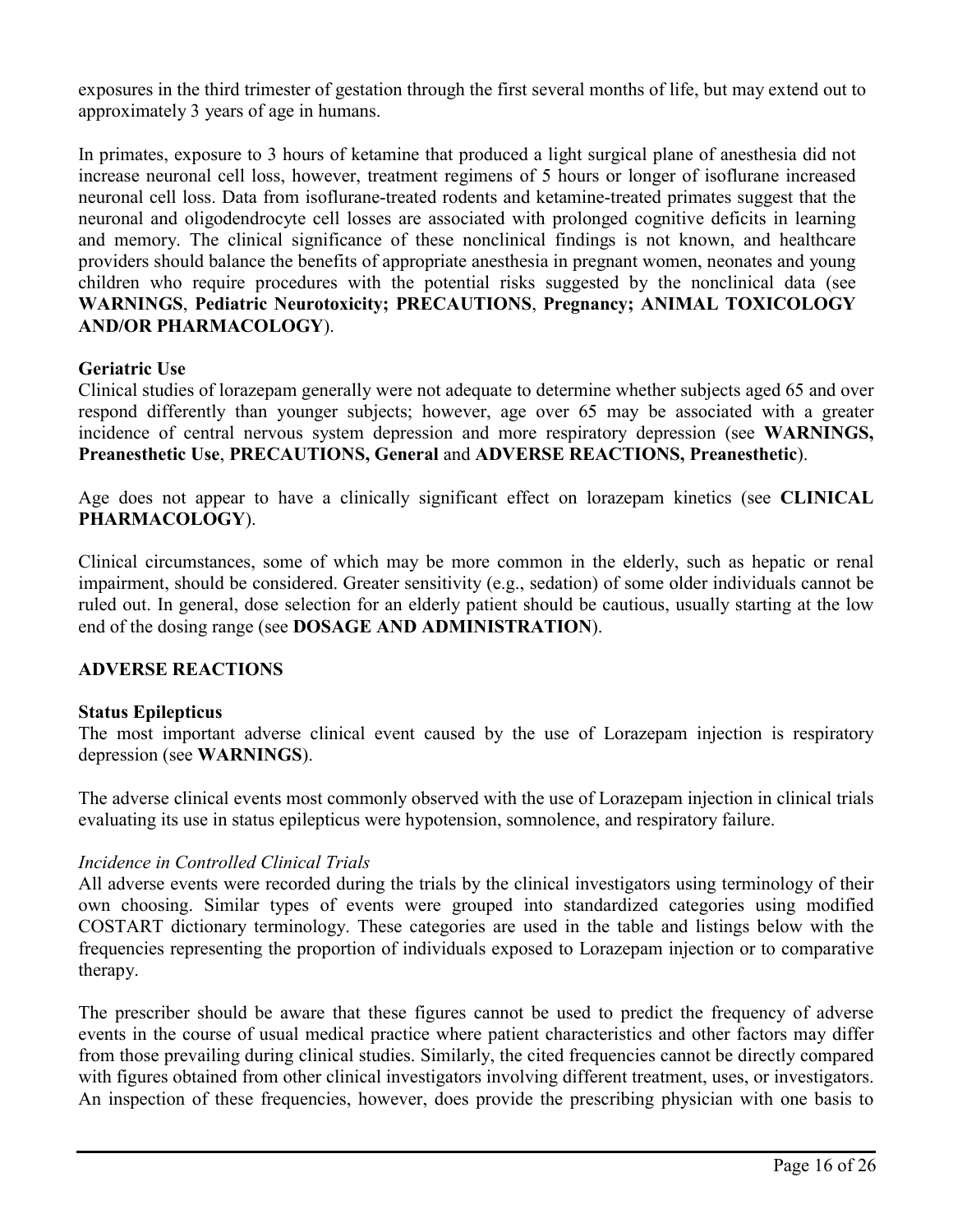estimate the relative contribution of drug and nondrug factors to the adverse event incidences in the population studied.

## *Commonly Observed Adverse Events in a Controlled Dose-Comparison Clinical Trial*

Table 1 lists the treatment-emergent adverse events that occurred in the patients treated with Lorazepam injection in a dose-comparison trial of lorazepam 1 mg, 2 mg, and 4 mg.

## **TABLE 1. NUMBER (%) OF STUDY EVENTS IN A DOSE COMPARISON CLINICAL TRIAL**

| <b>Body System</b>                      | <b>Lorazepam Injection</b> |  |
|-----------------------------------------|----------------------------|--|
| Event                                   | $(n=130)^a$                |  |
| Any Study Event $(1 \text{ or more})^b$ | $16(12.3\%)$               |  |
| Body as a whole                         |                            |  |
| Infection                               | $1(1\%)$                   |  |
| Cardiovascular system                   |                            |  |
| Hypotension                             | $2(1.5\%)$                 |  |
| <b>Digestive system</b>                 |                            |  |
| Liver function tests abnormal           | $1(1\%)$                   |  |
| Nausea                                  | $1(1\%)$                   |  |
| Vomiting                                | $1(1\%)$                   |  |
| <b>Metabolic and Nutritional</b>        |                            |  |
| Acidosis                                | $1(1\%)$                   |  |
| <b>Nervous system</b>                   |                            |  |
| Brain edema                             | $1(1\%)$                   |  |
| Coma                                    | $1(1\%)$                   |  |
| Convulsion                              | $1(1\%)$                   |  |
| Somnolence                              | $2(1.5\%)$                 |  |
| Thinking abnormal                       | $1(1\%)$                   |  |
| <b>Respiratory system</b>               |                            |  |
| Hyperventilation                        | $1(1\%)$                   |  |
| Hypoventilation                         | $1(1\%)$                   |  |
| Respiratory failure                     | $2(1.5\%)$                 |  |
| <b>Terms not classifiable</b>           |                            |  |
| Injection site reaction                 | $1(1\%)$                   |  |
| <b>Urogenital system</b>                |                            |  |
| Cystitis                                | $1(1\%)$                   |  |
|                                         |                            |  |

a: One hundred and thirty (130) patients received Lorazepam Injection.

<sup>b:</sup> Totals are not necessarily the sum of the individual study events because a patient may report two or more different study events in the same body system.

#### *Commonly Observed Adverse Events in Active-Controlled Clinical Trials*

In two studies, patients who completed the course of treatment for status epilepticus were permitted to be reenrolled and to receive treatment for a second status episode, given that there was a sufficient interval between the two episodes. Safety was determined from all treatment episodes for all intent-to-treat patients, i.e., from all "patient-episodes." Table 2 lists the treatment-emergent adverse events that occurred in at least 1% of the patient-episodes in which Lorazepam injection or diazepam was given. The table represents the pooling of results from the two controlled trials.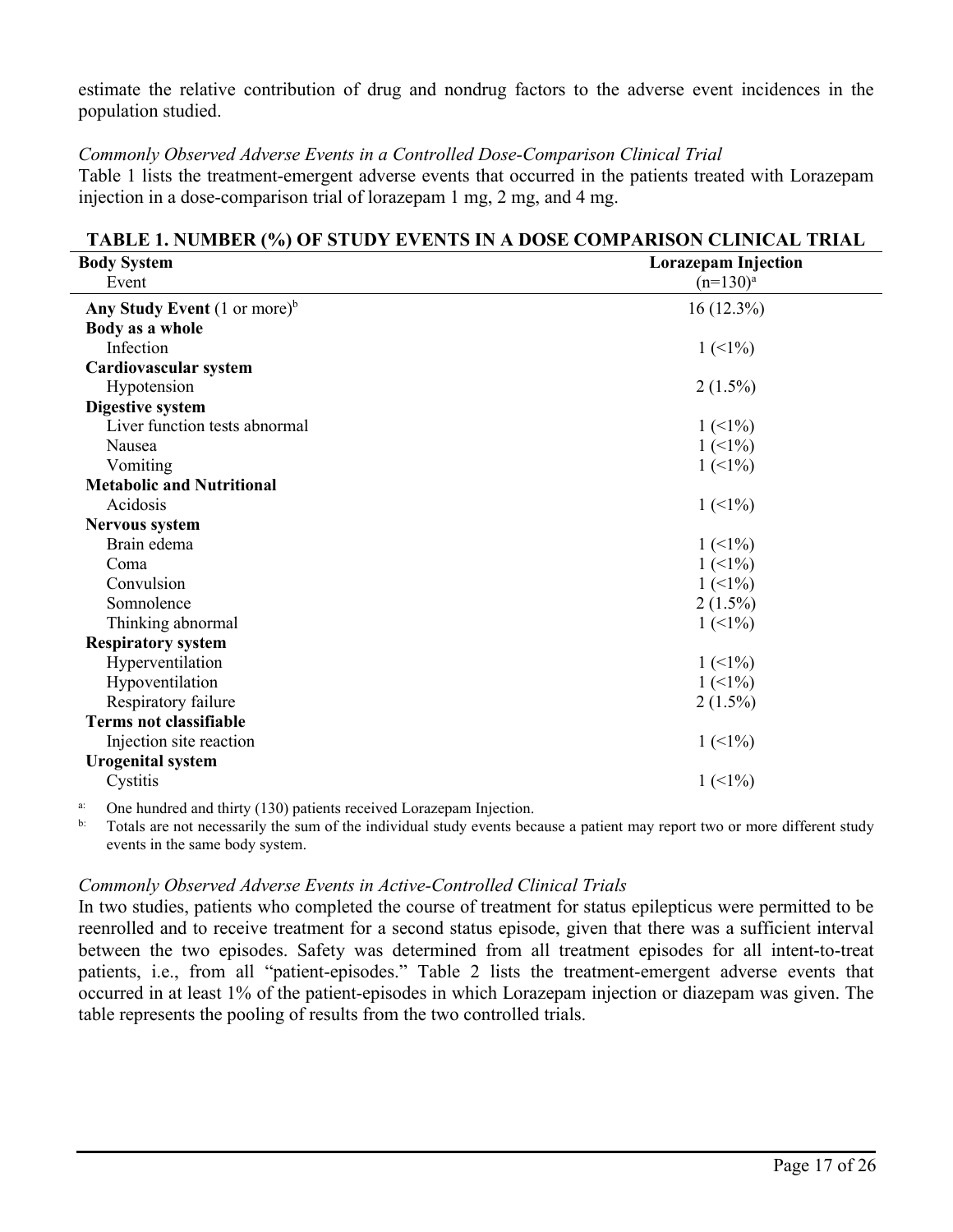| <b>Body System</b>                      | <b>Lorazepam Injection</b> | <b>Diazepam</b>  |
|-----------------------------------------|----------------------------|------------------|
| Event                                   | $(n=85)^{a}$               | $(n=80)^a$       |
| Any Study Event $(1 \text{ or more})^b$ | $14(16.5\%)$               | $11(13.8\%)$     |
| Body as a whole                         |                            |                  |
| Headache                                | $1(1.2\%)$                 | $1(1.3\%)$       |
| Cardiovascular system                   |                            |                  |
| Hypotension                             | $2(2.4\%)$                 | $\boldsymbol{0}$ |
| Hemic and Lymphatic system              |                            |                  |
| Hypochromic anemia                      | $\overline{0}$             | $1(1.3\%)$       |
| Leukocytosis                            | $\boldsymbol{0}$           | $1(1.3\%)$       |
| Thrombocythemia                         | $\boldsymbol{0}$           | $1(1.3\%)$       |
| <b>Nervous system</b>                   |                            |                  |
| Coma                                    | $1(1.2\%)$                 | $1(1.3\%)$       |
| Somnolence                              | $3(3.5\%)$                 | $3(3.8\%)$       |
| Stupor                                  | $1(1.2\%)$                 | $\theta$         |
| <b>Respiratory system</b>               |                            |                  |
| Hypoventilation                         | $1(1.2\%)$                 | $2(2.5\%)$       |
| Apnea                                   | $1(1.2\%)$                 | $1(1.3\%)$       |
| Respiratory failure                     | $2(2.4\%)$                 | $1(1.3\%)$       |
| Respiratory disorder                    | $1(1.2\%)$                 | 0                |

**TABLE 2. NUMBER (%) OF STUDY EVENTS IN ACTIVE CONTROLLED CLINICAL TRIAL**

a: The number indicates the number of "patient-episodes." Patient-episodes were used rather than "patients" because a total of 7 patients were reenrolled for the treatment of a second episode of status: 5 patients received Lorazepam injection on two occasions that were far enough apart to establish the diagnosis of status epilepticus for each episode, and, using the same time criterion, 2 patients received diazepam on two occasions.

b: Totals are not necessarily the sum of the individual study events because a patient may report two or more different study events in the same body system.

These trials were not designed or intended to demonstrate the comparative safety of the two treatments.

The overall adverse experience profile for lorazepam was similar between women and men. There are insufficient data to support a statement regarding the distribution of adverse events by race. Generally, age greater than 65 years may be associated with a greater incidence of central-nervous-system depression and more respiratory depression.

## *Other Events Observed During the Pre-marketing Evaluation of Lorazepam Injection for the Treatment of Status Epilepticus*

Lorazepam injection, active comparators, and Lorazepam injection in combination with a comparator were administered to 488 individuals during controlled and open-label clinical trials. Because of reenrollments, these 488 patients participated in a total of 521 patient-episodes. Lorazepam injection alone was given in 69% of these patient-episodes (n=360). The safety information below is based on data available from 326 of these patient-episodes in which Lorazepam injection was given alone.

All adverse events that were seen once are listed, except those already included in previous listings (Table 1 and Table 2).

Study events were classified by body system in descending frequency by using the following definitions: frequent adverse events were those that occurred in at least 1/100 individuals; infrequent study events were those that occurred in 1/100 to 1/1000 individuals.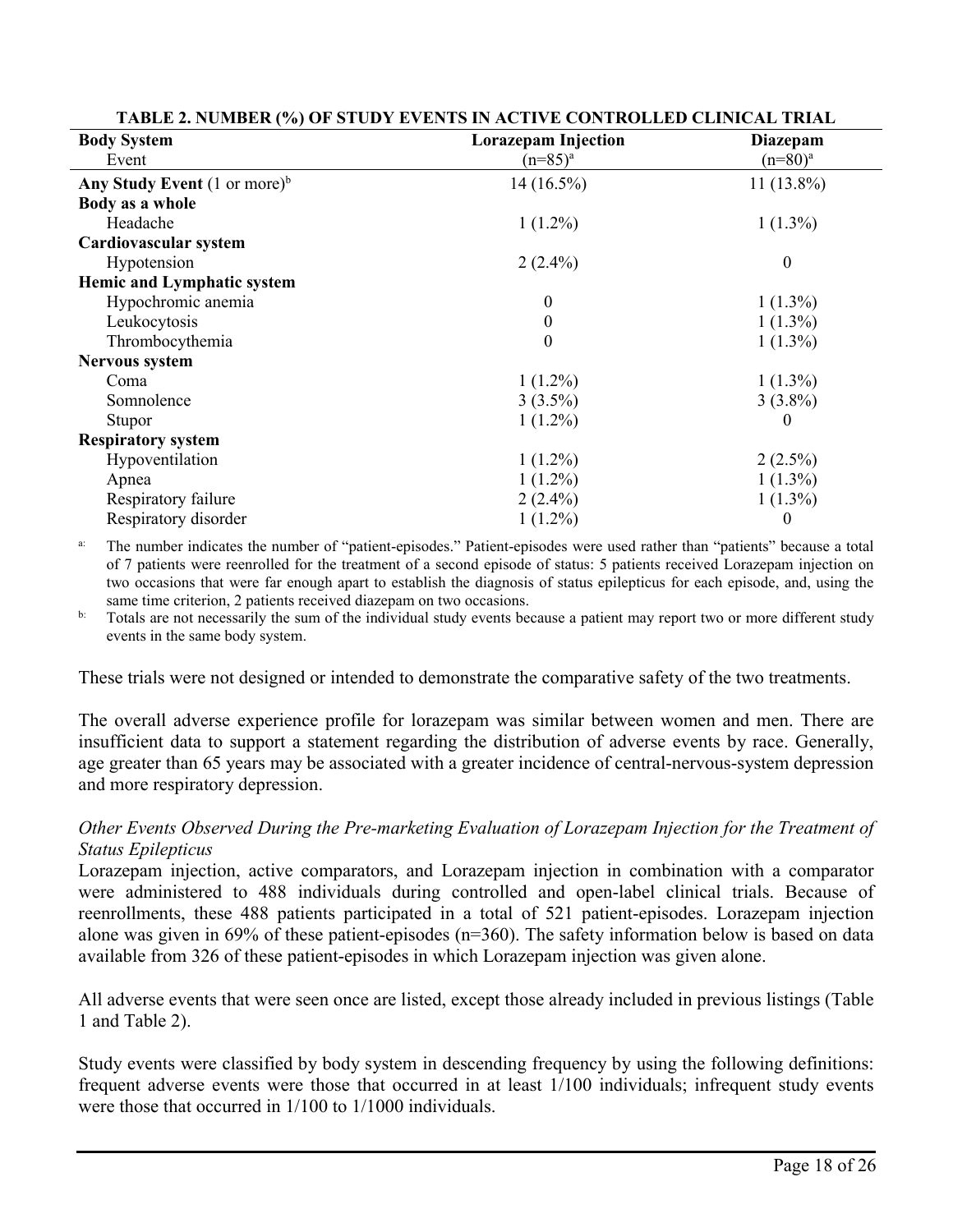Frequent and Infrequent Study Events *BODY AS A WHOLE -* Infrequent: asthenia, chills, headache, infection.

# *UROGENITAL SYSTEM -* Infrequent: cystitis.

*DIGESTIVE SYSTEM* - Infrequent: abnormal liver function test, increased salivation, nausea, vomiting. *METABOLIC AND NUTRITIONAL* - Infrequent: acidosis, alkaline phosphatase increased. *NERVOUS SYSTEM -* Infrequent: agitation, ataxia, brain edema, coma, confusion, convulsion, hallucinations, myoclonus, stupor, thinking abnormal, tremor. *RESPIRATORY SYSTEM* - Frequent: apnea; Infrequent: hyperventilation, hypoventilation, respiratory disorder. *TERMS NOT CLASSIFIABLE* - Infrequent: injection site reaction.

## **Preanesthetic**

#### Central Nervous System

The most frequent adverse drug event reported with injectable lorazepam is central-nervous-system depression. The incidence varied from one study to another, depending on the dosage, route of administration, use of other central-nervous-system depressants, and the investigator's opinion concerning the degree and duration of desired sedation. Excessive sleepiness and drowsiness were the most common consequences of CNS depression. This interfered with patient cooperation in approximately 6% (25/446) of patients undergoing regional anesthesia, causing difficulty in assessing levels of anesthesia. Patients over 50 years of age had a higher incidence of excessive sleepiness or drowsiness when compared with those under 50 (21/106 versus 24/245) when lorazepam was given intravenously (see **DOSAGE AND ADMINISTRATION**). On rare occasion (3/1580) the patient was unable to give personal identification in the operating room on arrival, and one patient fell when attempting premature ambulation in the postoperative period.

Symptoms such as restlessness, confusion, depression, crying, sobbing, and delirium occurred in about 1.3% (20/1580). One patient injured himself by picking at his incision during the immediate postoperative period.

Hallucinations were present in about 1% (14/1580) of patients and were visual and self-limiting.

An occasional patient complained of dizziness, diplopia and/or blurred vision. Depressed hearing was infrequently reported during the peak-effect period.

An occasional patient had a prolonged recovery room stay, either because of excessive sleepiness or because of some form of inappropriate behavior. The latter was seen most commonly when scopolamine was given concomitantly as a premedicant. Limited information derived from patients who were discharged the day after receiving injectable lorazepam showed one patient complained of some unsteadiness of gait and a reduced ability to perform complex mental functions. Enhanced sensitivity to alcoholic beverages has been reported more than 24 hours after receiving injectable lorazepam, similar to experience with other benzodiazepines.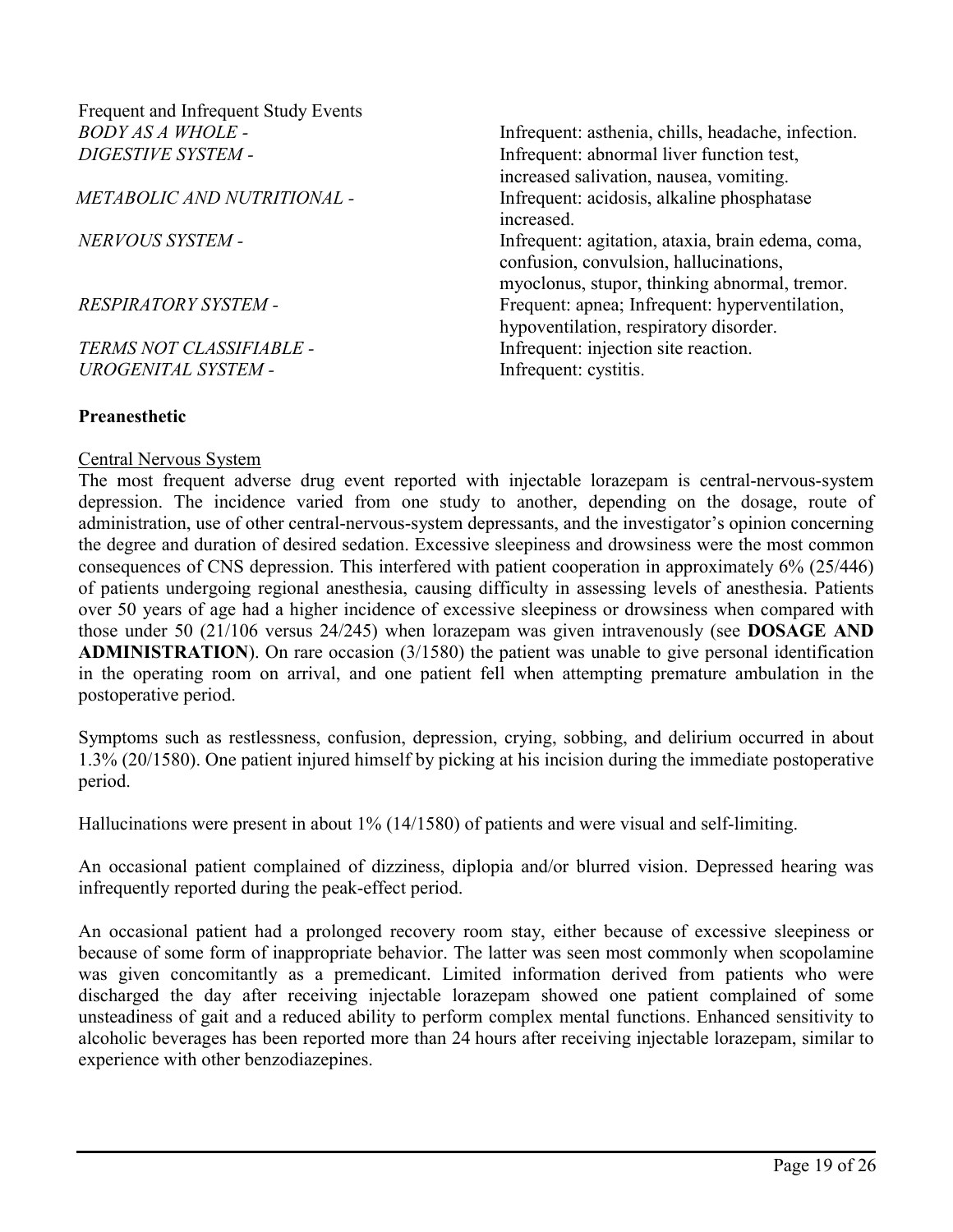# Local Effects

Intramuscular injection of lorazepam has resulted in pain at the injection site, a sensation of burning, or observed redness in the same area in a very variable incidence from one study to another. The overall incidence of pain and burning in patients was about 17% (146/859) in the immediate postinjection period and about 1.4% (12/859) at the 24-hour observation time. Reactions at the injection site (redness) occurred in approximately 2% (17/859) in the immediate postinjection period and were present 24 hours later in about 0.8% (7/859).

Intravenous administration of lorazepam resulted in painful responses in 13/771 patients or approximately 1.6% in the immediate postinjection period, and 24 hours later 4/771 patients or about 0.5% still complained of pain. Redness did not occur immediately following intravenous injection but was noted in 19/771 patients at the 24-hour observation period. This incidence is similar to that observed with an intravenous infusion before lorazepam is given. Intra-arterial injection may produce arteriospasm resulting in gangrene which may require amputation (see **CONTRAINDICATIONS**).

## Cardiovascular System

Hypertension (0.1%) and hypotension (0.1%) have occasionally been observed after patients have received injectable lorazepam.

## Respiratory System

Five patients (5/446) who underwent regional anesthesia were observed to have airway obstruction. This was believed due to excessive sleepiness at the time of the procedure and resulted in temporary hypoventilation. In this instance, appropriate airway management may become necessary (see **CLINICAL PHARMACOLOGY**, **WARNINGS**, and **PRECAUTIONS**).

#### Other Adverse Experiences

Skin rash, nausea and vomiting have occasionally been noted in patients who have received injectable lorazepam combined with other drugs during anesthesia and surgery.

#### **Paradoxical Reactions**

As with all benzodiazepines, paradoxical reactions such as stimulation, mania, irritability, restlessness, agitation, aggression, psychosis, hostility, rage, or hallucinations may occur in rare instances and in an unpredictable fashion. In these instances, further use of the drug in these patients should be considered with caution (see **PRECAUTIONS, General**).

#### **Postmarketing Reports**

Voluntary reports of other adverse events temporally associated with the use of Lorazepam injection that have been received since market introduction and that may have no causal relationship with the use of Lorazepam injection include the following: acute brain syndrome, aggravation of pheochromocytoma, amnesia, apnea/respiratory arrest, arrhythmia, bradycardia, brain edema, coagulation disorder, coma, convulsion, gastrointestinal hemorrhage, heart arrest/failure, heart block, liver damage, lung edema, lung hemorrhage, nervousness, neuroleptic malignant syndrome, paralysis, pericardial effusion, pneumothorax, pulmonary hypertension, tachycardia, thrombocytopenia, urinary incontinence, ventricular arrhythmia.

Fatalities also have been reported, usually in patients on concomitant medications (e.g., respiratory depressants) and/or with other medical conditions (e.g., obstructive sleep apnea).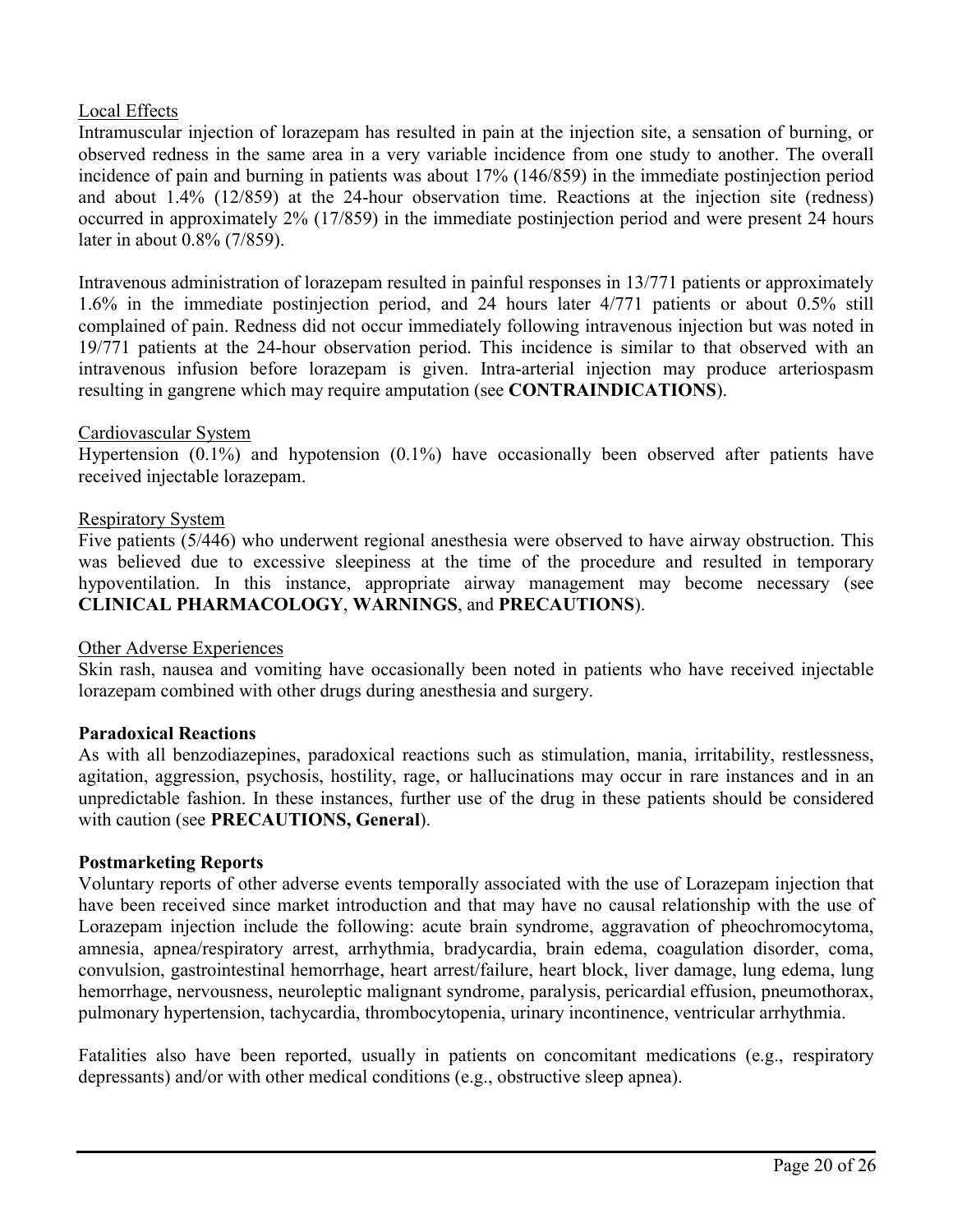# **DRUG ABUSE AND DEPENDENCE**

#### **Controlled Substance**

Lorazepam injection contains lorazepam, a Schedule IV controlled substance.

#### **Abuse**

Lorazepam injection is a benzodiazepine and a CNS depressant with a potential for abuse and addiction. Abuse is the intentional, non-therapeutic use of a drug, even once, for its desirable psychological or physiological effects. Misuse is the intentional use, for therapeutic purposes, of a drug by an individual in a way other than prescribed by a health care provider or for whom it was not prescribed. Drug addiction is a cluster of behavioral, cognitive, and physiological phenomena that may include a strong desire to take the drug, difficulties in controlling drug use (e.g., continuing drug use despite harmful consequences, giving a higher priority to drug use than other activities and obligations), and possible tolerance or physical dependence. Even taking benzodiazepines as prescribed may put patients at risk for abuse and misuse of their medication. Abuse and misuse of benzodiazepines may lead to addiction.

Abuse and misuse of benzodiazepines often (but not always) involve the use of doses greater than the maximum recommended dosage and commonly involve concomitant use of other medications, alcohol, and/or illicit substances, which is associated with an increased frequency of serious adverse outcomes, including respiratory depression, overdose, or death. Benzodiazepines are often sought by individuals who abuse drugs and other substances, and by individuals with addictive disorders (see **WARNINGS, Abuse, Misuse, and Addiction**)*.* 

The following adverse reactions have occurred with benzodiazepine abuse and/or misuse: abdominal pain, amnesia, anorexia, anxiety, aggression, ataxia, blurred vision, confusion, depression, disinhibition, disorientation, dizziness, euphoria, impaired concentration and memory, indigestion, irritability, muscle pain, slurred speech, tremors, and vertigo.

The following severe adverse reactions have occurred with benzodiazepine abuse and/or misuse: delirium, paranoia, suicidal ideation and behavior, seizures, coma, breathing difficulty, and death. Death is more often associated with polysubstance use (especially benzodiazepines with other CNS depressants such as opioids and alcohol).

#### **Dependence**

# PHYSICAL DEPENDENCE AFTER USE OF LORAZEPAM INJECTION MORE FREQUENTLY THAN RECOMMENDED

Lorazepam injection may produce physical dependence if used more frequently than recommended. Physical dependence is a state that develops as a result of physiological adaptation in response to repeated drug use, manifested by withdrawal signs and symptoms after abrupt discontinuation or a significant dose reduction of a drug. Although Lorazepam injection is indicated only for intermittent use (see **INDICATIONS AND USAGE** and **DOSAGE AND ADMINISTRATION**)*,* if used inappropriately more frequently than recommended, abrupt discontinuation or rapid dosage reduction or administration of flumazenil, a benzodiazepine antagonist, may precipitate acute withdrawal reactions, including seizures, which can be life-threatening.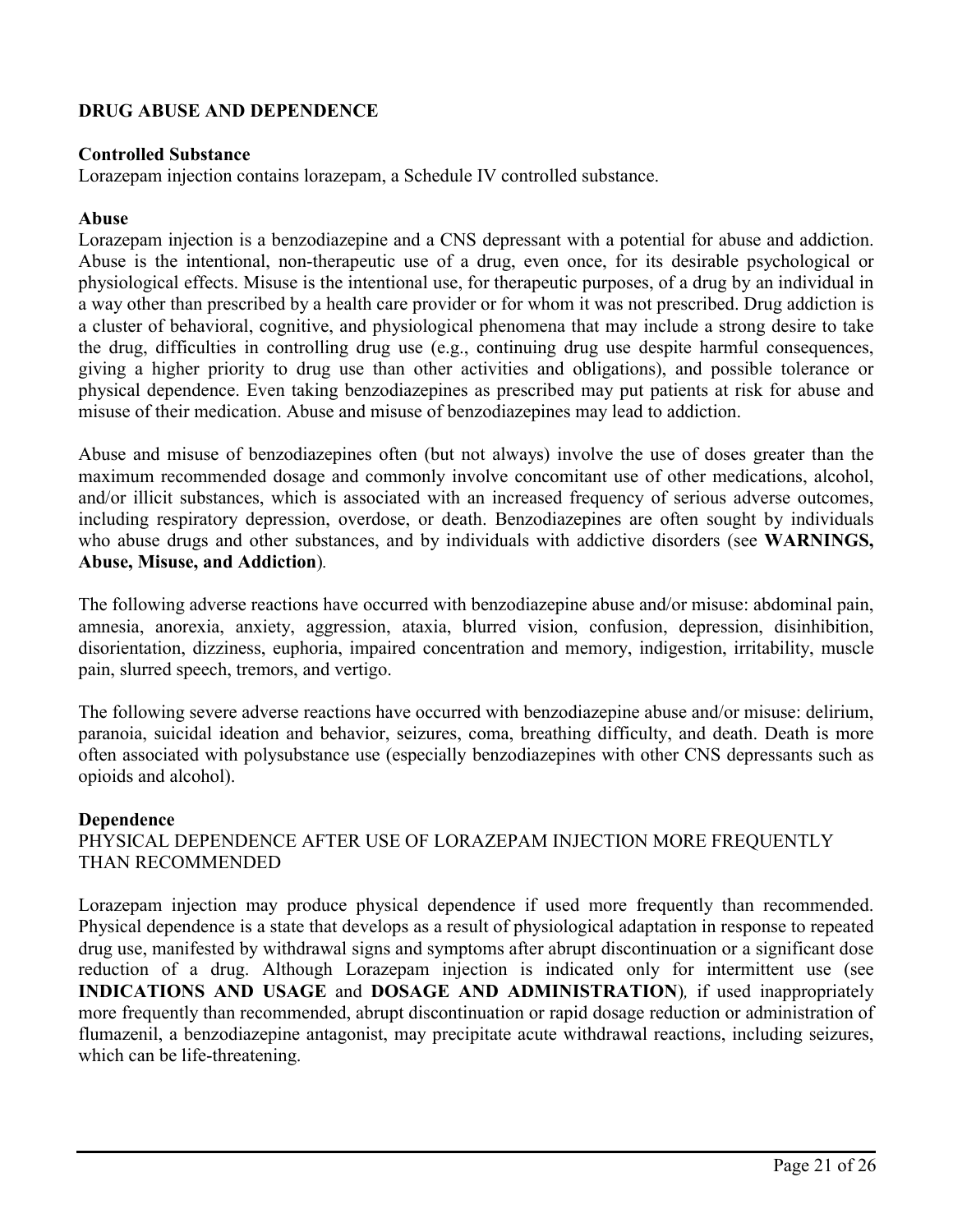Patients at an increased risk of withdrawal adverse reactions after benzodiazepine discontinuation or rapid dosage reduction include those who take higher dosages (i.e., higher and/or more frequent doses) and those who have had longer durations of use (see **WARNINGS, Dependence and Withdrawal Reactions**)*.* 

For patients using Lorazepam injection more frequently than recommended, to reduce the risk of withdrawal reactions, use a gradual taper to discontinue Lorazepam injection (see **WARNINGS, Dependence and Withdrawal Reactions**)*.* 

## **Acute Withdrawal Signs and Symptoms**

Acute withdrawal signs and symptoms associated with benzodiazepines have included abnormal involuntary movements, anxiety, blurred vision, depersonalization, depression, derealization, dizziness, fatigue, gastrointestinal adverse reactions (e.g., nausea, vomiting, diarrhea, weight loss, decreased appetite), headache, hyperacusis, hypertension, irritability, insomnia, memory impairment, muscle pain and stiffness, panic attacks, photophobia, restlessness, tachycardia, and tremor. More severe acute withdrawal signs and symptoms, including life-threatening reactions, have included catatonia, convulsions, delirium tremens, depression, hallucinations, mania, psychosis, seizures, and suicidality.

## **Protracted Withdrawal Syndrome**

Protracted withdrawal syndrome associated with benzodiazepines is characterized by anxiety, cognitive impairment, depression, insomnia, formication, motor symptoms (e.g., weakness, tremor, muscle twitches), paresthesia, and tinnitus that persists beyond 4 to 6 weeks after initial benzodiazepine withdrawal. Protracted withdrawal symptoms may last weeks to more than 12 months. As a result, there may be difficulty in differentiating withdrawal symptoms from potential re-emergence or continuation of symptoms for which the benzodiazepine was being used.

#### **Tolerance**

Tolerance to Lorazepam injection may develop after use more frequently than recommended. Tolerance is a physiological state characterized by a reduced response to a drug after repeated administration (i.e., a higher dose of a drug is required to produce the same effect that was once obtained at a lower dose). Tolerance to the therapeutic effect of benzodiazepines may develop; however, little tolerance develops to the amnestic reactions and other cognitive impairments caused by benzodiazepines.

# **OVERDOSAGE**

#### **Symptoms**

Overdosage of benzodiazepines is usually manifested by varying degrees of central-nervous-system depression, ranging from drowsiness to coma. In mild cases symptoms include drowsiness, mental confusion and lethargy. In more serious examples, symptoms may include ataxia, hypotonia, hypotension, hypnosis, stages one (1) to three (3) coma, and, very rarely, death.

# **Treatment**

Treatment of overdosage is mainly supportive until the drug is eliminated from the body. Vital signs and fluid balance should be carefully monitored in conjunction with close observation of the patient. An adequate airway should be maintained and assisted respiration used as needed. With normally functioning kidneys, forced diuresis with intravenous fluids and electrolytes may accelerate elimination of benzodiazepines from the body. In addition, osmotic diuretics, such as mannitol, may be effective as adjunctive measures. In more critical situations, renal dialysis and exchange blood transfusions may be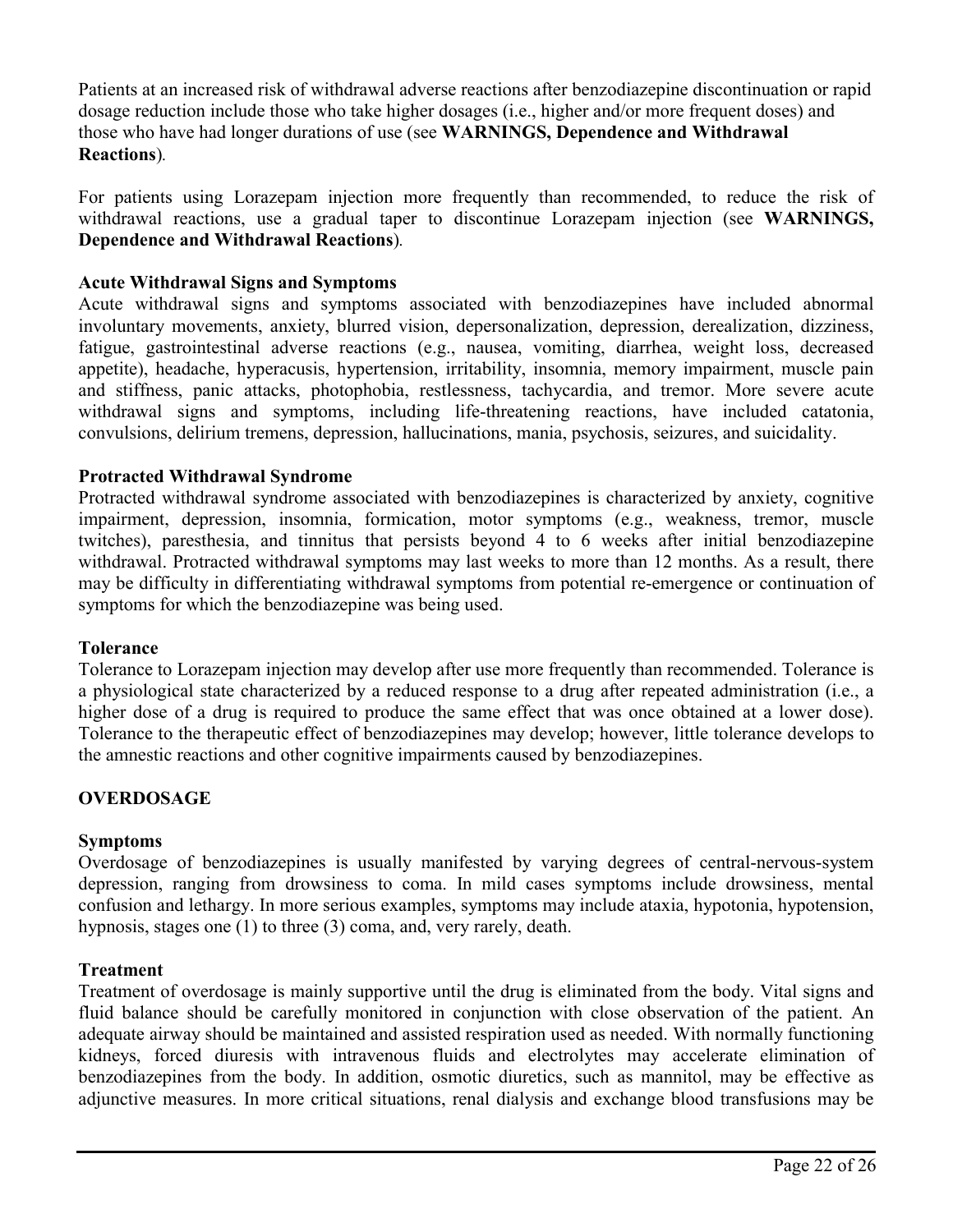indicated. Lorazepam does not appear to be removed in significant quantities by dialysis, although lorazepam glucuronide may be highly dialyzable. The value of dialysis has not been adequately determined for lorazepam.

The benzodiazepine antagonist flumazenil may be used in hospitalized patients as an adjunct to, not as a substitute for, proper management of benzodiazepine overdose. **The prescriber should be aware of a risk of seizure in association with flumazenil treatment, particularly in long-term benzodiazepine users and in cyclic antidepressant overdose.** The complete flumazenil package insert including **CONTRAINDICATIONS, WARNINGS** and **PRECAUTIONS** should be consulted prior to use.

#### **DOSAGE AND ADMINISTRATION**

NOTE: CONTAINS BENZYL ALCOHOL (see **WARNINGS** and **PRECAUTIONS, Pediatric Use**).

Lorazepam must never be used without individualization of dosage particularly when used with other medications capable of producing central-nervous-system depression.

# EQUIPMENT NECESSARY TO MAINTAIN A PATENT AIRWAY SHOULD BE IMMEDIATELY AVAILABLE PRIOR TO INTRAVENOUS ADMINISTRATION OF LORAZEPAM (see **WARNINGS**).

## **Status Epilepticus**

#### *General Advice*

Status epilepticus is a potentially life-threatening condition associated with a high risk of permanent neurological impairment, if inadequately treated. The treatment of status, however, requires far more than the administration of an anticonvulsant agent. It involves observation and management of all parameters critical to maintaining vital function and the capacity to provide support of those functions as required. Ventilatory support must be readily available. The use of benzodiazepines, like Lorazepam injection, is ordinarily only an initial step of a complex and sustained intervention which may require additional interventions, (e.g., concomitant intravenous administration of phenytoin). Because status epilepticus may result from a correctable acute cause such as hypoglycemia, hyponatremia, or other metabolic or toxic derangement, such an abnormality must be immediately sought and corrected. Furthermore, patients who are susceptible to further seizure episodes should receive adequate maintenance antiepileptic therapy.

Any healthcare professional who intends to treat a patient with status epilepticus should be familiar with this package insert and the pertinent medical literature concerning current concepts for the treatment of status epilepticus. A comprehensive review of the considerations critical to the informed and prudent management of status epilepticus cannot be provided in drug product labeling. The archival medical literature contains many informative references on the management of status epilepticus, among them the report of the working group on status epilepticus of the Epilepsy Foundation of America "Treatment of Convulsive Status Epilepticus" (JAMA 1993; 270:854-859). As noted in the report just cited, it may be useful to consult with a neurologist if a patient fails to respond (e.g., fails to regain consciousness).

#### *Intravenous Injection*

For the treatment of status epilepticus, the usual recommended dose of lorazepam injection is 4 mg given slowly (2 mg/min) for patients 18 years and older. If seizures cease, no additional lorazepam injection is required. If seizures continue or recur after a 10- to 15-minute observation period, an additional 4 mg intravenous dose may be slowly administered. *Experience with further doses of lorazepam is very limited.*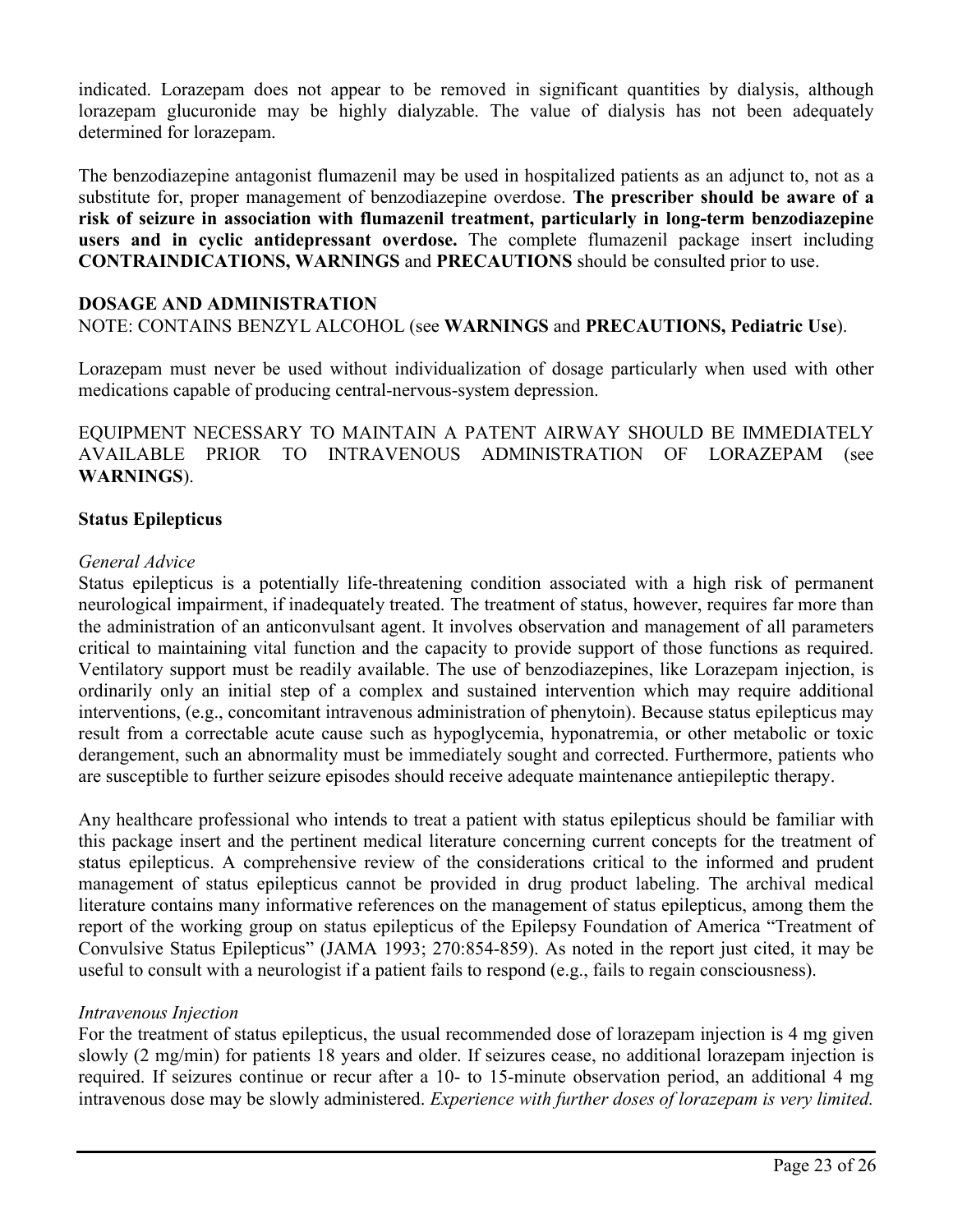The usual precautions in treating status epilepticus should be employed. An intravenous infusion should be started, vital signs should be monitored, an unobstructed airway should be maintained, and artificial ventilation equipment should be available.

## *Intramuscular Injection*

Intramuscular lorazepam is not preferred in the treatment of status epilepticus because therapeutic lorazepam levels may not be reached as quickly as with intravenous administration. However, when an intravenous port is not available, the intramuscular route may prove useful (see **CLINICAL PHARMACOLOGY, Pharmacokinetics and Metabolism**).

#### *Pediatric*

The safety of lorazepam in pediatric patients has not been established.

## **Preanesthetic**

#### Intramuscular Injection

For the designated indications as a premedicant, the usual recommended dose of lorazepam for intramuscular injection is 0.05 mg/kg up to a maximum of 4 mg. As with all premedicant drugs, the dose should be individualized (see **CLINICAL PHARMACOLOGY**, **WARNINGS**, **PRECAUTIONS**, and **ADVERSE REACTIONS**). Doses of other central-nervous-system-depressant drugs ordinarily should be reduced (see **PRECAUTIONS**). *For optimum effect, measured as lack of recall, intramuscular lorazepam should be administered at least 2 hours before the anticipated operative procedure.* Narcotic analgesics should be administered at their usual preoperative time.

There are insufficient data to support efficacy or make dosage recommendations for intramuscular lorazepam in patients less than 18 years of age; therefore, such use is not recommended.

#### Intravenous Injection

For the primary purpose of sedation and relief of anxiety, the usual recommended initial dose of lorazepam for intravenous injection is 2 mg total, or 0.02 mg/lb (0.044 mg/kg), whichever is smaller. This dose will suffice for sedating most adult patients and ordinarily should not be exceeded in patients over 50 years of age. In those patients in whom a greater likelihood of lack of recall for perioperative events would be beneficial, larger doses as high as 0.05 mg/kg up to a total of 4 mg may be administered (see **CLINICAL PHARMACOLOGY**, **WARNINGS**, **PRECAUTIONS**, and **ADVERSE REACTIONS**). Doses of other injectable central-nervous-system-depressant drugs ordinarily should be reduced (see **PRECAUTIONS**). *For optimum effect, measured as lack of recall, intravenous lorazepam should be administered 15 to 20 minutes before the anticipated operative procedure.*

There are insufficient data to support efficacy or make dosage recommendations for intravenous lorazepam in patients less than 18 years of age; therefore, such use is not recommended.

# **Dose Administration in Special Populations**

#### *Elderly Patients and Patients with Hepatic Disease*

No dosage adjustments are needed in elderly patients and in patients with hepatic disease.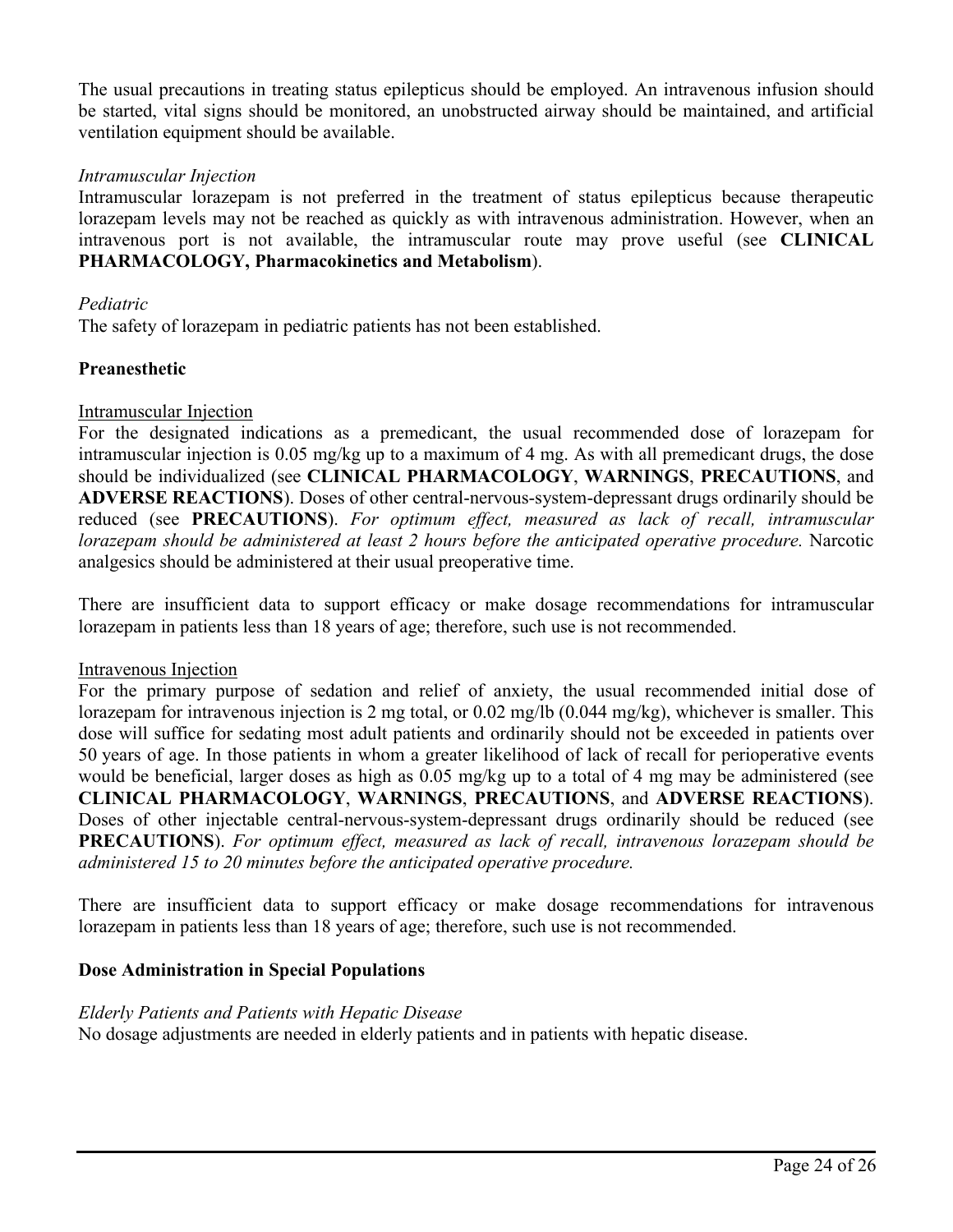#### *Patients with Renal Disease*

For acute dose administration, adjustment is not needed for patients with renal disease. However, in patients with renal disease, caution should be exercised if frequent doses are given over relatively short periods of time (see **CLINICAL PHARMACOLOGY**).

#### *Dose Adjustment Due to Drug Interactions*

The dose of lorazepam should be reduced by 50% when coadministered with probenecid or valproate (see **PRECAUTIONS, Drug Interactions**).

It may be necessary to increase the dose of lorazepam in female patients who are concomitantly taking oral contraceptives.

## **Administration**

When given intramuscularly, Lorazepam injection, undiluted, should be injected deep in the muscle mass.

Injectable lorazepam can be used with atropine sulfate, narcotic analgesics, other parenterally used analgesics, commonly used anesthetics, and muscle relaxants.

Immediately prior to intravenous use, Lorazepam injection must be diluted with an equal volume of compatible solution. When properly diluted, the drug may be injected directly into a vein or into the tubing of an existing intravenous infusion. The rate of injection should not exceed 2 mg per minute.

Parenteral drug products should be inspected visually for particulate matter and discoloration prior to administration, whenever solution and container permit. Do not use if solution is discolored or contains a precipitate.

Lorazepam injection is compatible for dilution purposes with the following solutions: Sterile Water for Injection, USP; Sodium Chloride Injection, USP; 5% Dextrose Injection, USP.

# **HOW SUPPLIED**

Lorazepam injection, USP is available as:

| <b>Unit of Sale</b>                       | Concentration |
|-------------------------------------------|---------------|
| NDC 0409-1539-31                          | $4$ mg/mL     |
| Carton containing 10                      |               |
| 1 mL fill Single-dose cartridge with Luer |               |
| Lock for the Carpuject™ Syringe System    |               |
| NDC 0409-1985-30                          | $2$ mg/mL     |
| Carton containing 10                      |               |
| 1 mL fill Single-dose cartridge with Luer |               |
| Lock for the Carpuject™ Syringe System    |               |

# **Instructions for Use of the Syringe Systems**

Instructions for using the Carpuject Syringe are available with the reusable Carpuject Holder, List 2049- 02.